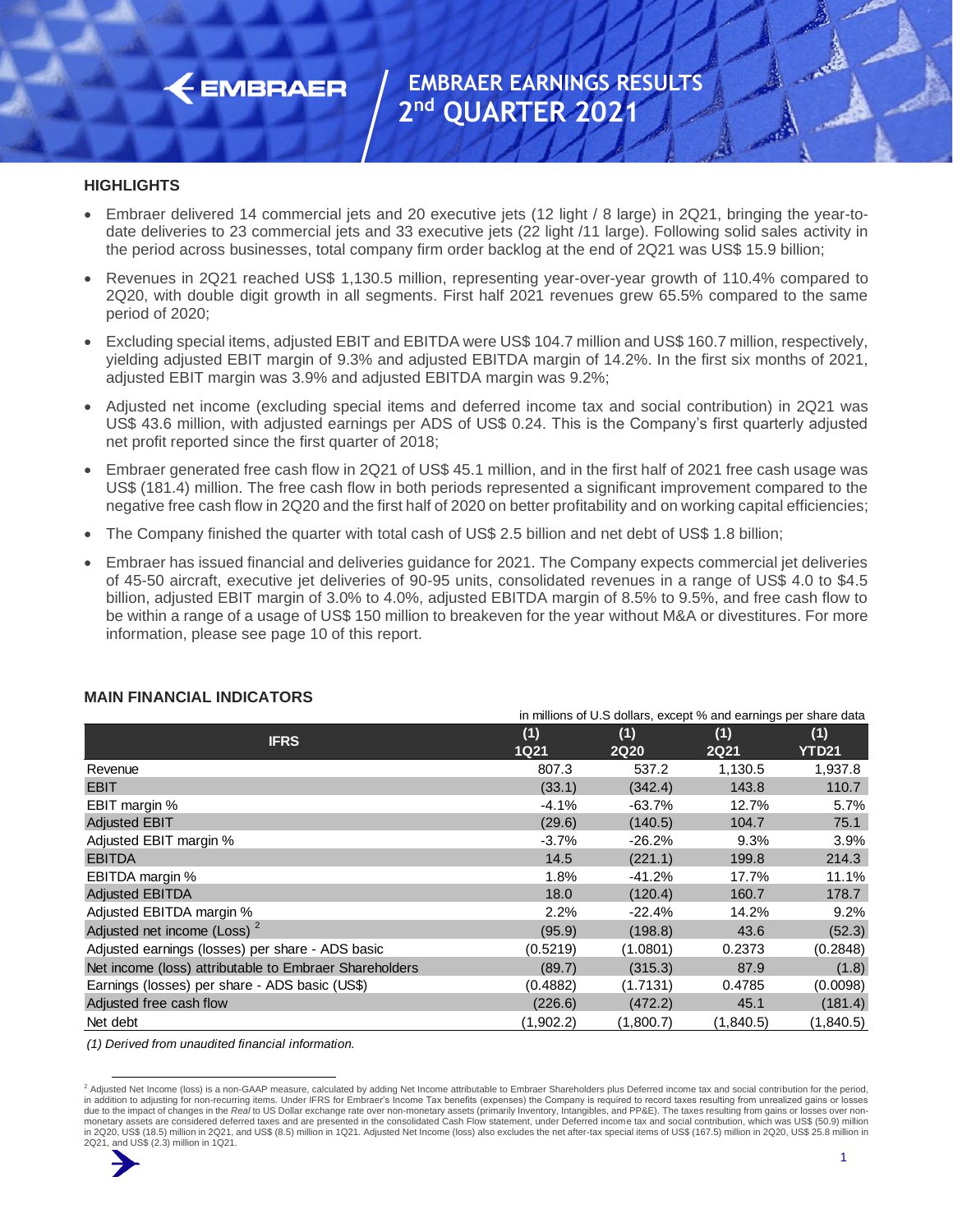## $\leftarrow$  EMBRAER

### **EMBRAER EARNINGS RESULTS 2 nd QUARTER 2021**

**São Paulo, Brazil, August 13, 2021** - (B3: EMBR3, NYSE: ERJ). The Company's operating and financial information is presented, except where otherwise stated, on a consolidated basis in United States dollars (US\$) in accordance with IFRS. The financial data presented in this document as of and for the quarters ended June 30, 2021 (2Q21), March 31, 2021 (1Q21) and June 30, 2020 (2Q20), are derived from the unaudited financial statements, except annual financial data and where otherwise stated.

### **REVENUES AND GROSS MARGIN**

During the second quarter, Embraer delivered 14 commercial jets and 20 executive jets (12 light jets and 8 large jets), for a total of 34 aircraft delivered in the period. This compares to the 4 commercial jets and 13 executive jets (9 light and 4 large) that were delivered in 2Q20, which was the quarter that was most negatively affected by the impacts of the Covid-19 pandemic. Over the first six months of 2021, the Company delivered 23 commercial jets and 33 executive jets (22 light and 11 large) for a total of 56 aircraft delivered, representing growth of 80.7% in deliveries compared to the 31 total aircraft delivered in the first half of 2020 (9 commercial jets and 22 executive jets). Embraer expects the second half of 2021 to have higher deliveries than the first half of the year, particularly driven by more executive jet deliveries as this business tends to be seasonally weighted toward the fourth quarter of the year.

Revenues in the second quarter were US\$ 1,130.5 million, representing a year-over-year increase of 110.4% compared to 2Q20, which was the lowest quarterly revenue reported during the pandemic. The more than doubling of revenue in the period was driven by significant growth across of the Company's segments, with Commercial Aviation revenues up 257.7%, Executive Aviation revenues growing 77.6%, Defense & Security revenues increasing 103.8%, and Services & Support revenues expanding 55.3%, all year-over-year compared to the second quarter of 2020. In the first half of 2021, Embraer's consolidated revenues expanded 65.5% to US\$ 1,937.8 million, again with growth across all segments: Commercial Aviation up 166.8%, Executive Aviation up 49.8%, Defense & Security revenues up 61.3%, and Services & Support revenues up 20.9%.

Embraer's consolidated gross margin in 2Q21 was 18.2% as compared to 3.1% in 2Q20, with increases across all of the Company's business units due to the positive impact of higher deliveries and revenues in 2Q21 on fixed cost absorption, lower idle capacity expenses, and positive cost base revisions on certain contracts in the Defense & Security segment. In the first half of 2021, Embraer's consolidated gross margin was 14.6% as compared to 17.1% in the first half of 2020.This is largely explained by the fact that the Company placed most of its Brazil-based employees on paid leave during the month of January 2020 to complete the internal separation of the Commercial Aviation business, and again on paid leave at the end of March 2020 as Brazilian operations were closed due to the COVID-19 pandemic. The salary expenses for employees on paid leave were treated as abnormal costs and booked in other operating expenses during those periods rather than in cost of goods sold.

### **EBIT AND ADJUSTED EBIT**

EBIT and EBIT margin as reported in 2Q21 were US\$ 143.8 million and 12.7%, respectively, which compares to reported EBIT of US\$ (342.4) million and EBIT margin of -63.7% in 2Q20. Both the 2Q21 and 2Q20 reported results include several special items. In 2Q21, the positive impact to results was a US\$ 39.1 million benefit in positive valuation mark to market on the Company's stake in Republic Airways Holdings. The 2Q20 results include the negative impact of total non-cash special items of US\$ 202.0 million, which were the following: 1) additional negative provisions for expected credit losses during the Covid-19 pandemic of US\$ 16.1 million, 2) an impairment loss on the Commercial Aviation business unit of US\$ 91.1 million, 3) recognition of previous period depreciation and amortization expense in the Commercial Aviation and business of US\$ 101.2 million related to the period that Commercial Aviation and its related services were recognized as available for sale, and 4) a positive valuation mark to market of US\$ 6.5 million on the Company's stake in Republic Airways Holdings. The special items are summarized in the table below.

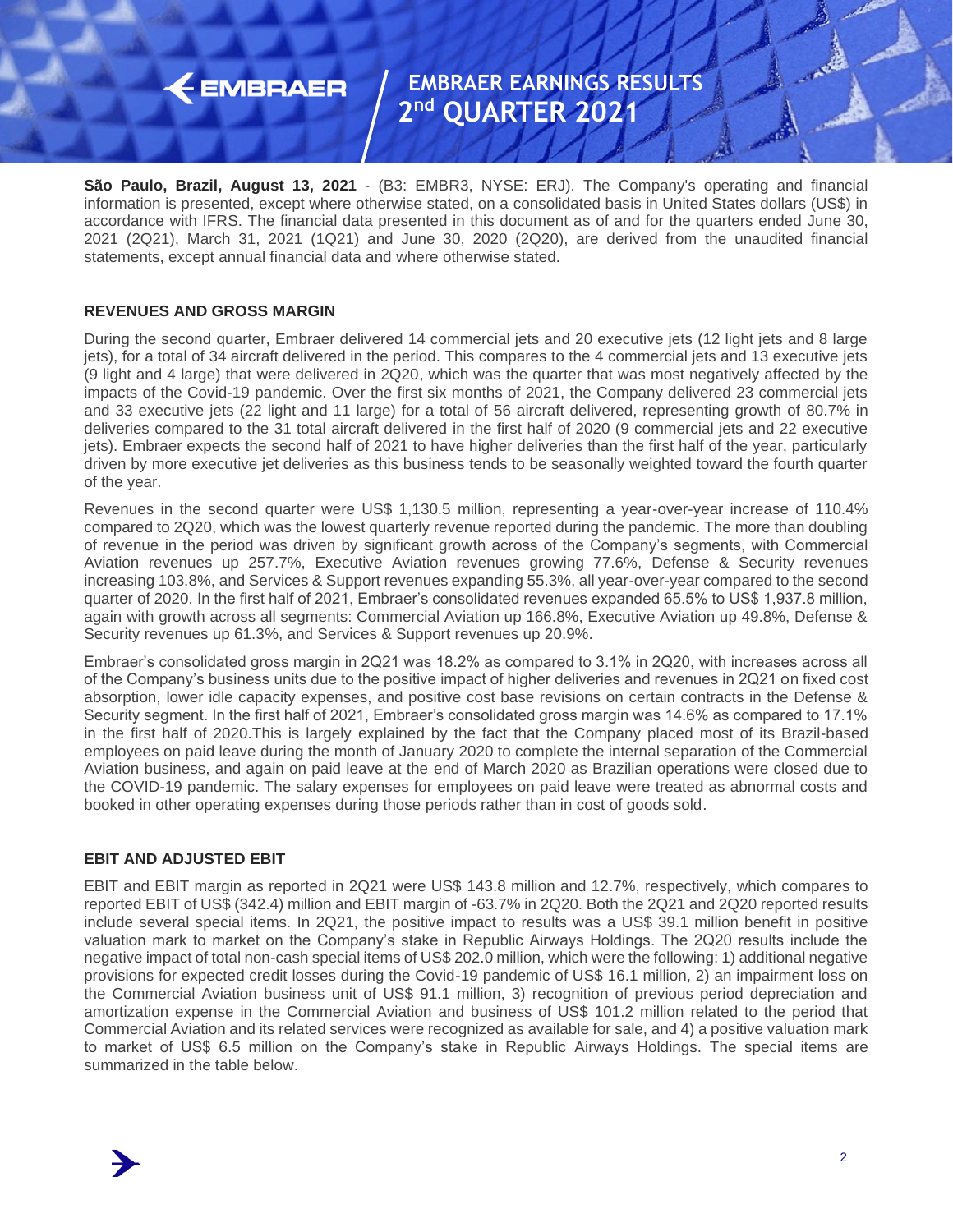|                                                                     |                    |                    |                          | in millions of U.S.dollars |
|---------------------------------------------------------------------|--------------------|--------------------|--------------------------|----------------------------|
| <b>ADJUSTED EBIT RECONCILIATION</b>                                 | (1)<br><b>1Q21</b> | (1)<br><b>2Q20</b> | (1)<br><b>2Q21</b>       | (1)<br><b>YTD21</b>        |
| Operating profit (loss) before financial income (EBIT)              | (33.1)             | (342.4)            | 143.8                    | 110.7                      |
| Impact of restructuring expenses                                    | 3.5                |                    |                          | 3.5                        |
| Additional provision for expected credit losses during the pandemic |                    | 16.1               | $\overline{\phantom{a}}$ | $\overline{\phantom{a}}$   |
| Mark to market of Republic shares                                   |                    | (6.5)              | (39.1)                   | (39.1)                     |
| Recognition of previous D&A - Commercial                            | ۰.                 | 101.2              |                          | $\sim$                     |
| Impairment loss Commercial Aviation business                        |                    | 91.1               |                          | $\overline{\phantom{a}}$   |
| <b>Adjusted EBIT</b>                                                | (29.6)             | (140.5)            | 104.7                    | 75.1                       |
| Adjusted EBIT margin %                                              | $-3.7%$            | $-26.2%$           | 9.3%                     | 3.9%                       |

*(1) Derived from unaudited financial information.*

 $\leftarrow$  EMBRAER

Excluding these special items, 2Q21 adjusted EBIT was US\$ 104.7 million and the period's adjusted EBIT margin was 9.3%, which is a significant improvement in profitability compared to the adjusted EBIT of US\$ (140.5) million and adjusted EBIT margin of -26.2% in last year's second quarter. The better 2Q21 profitability was seen across all of the Company's business units due to a combination of higher deliveries and revenues in the current period driving considerably better fixed cost absorption, higher gross margin as mentioned previously, and the positive impact of Embraer's recent actions taken to achieve cost efficiencies since the start of the Covid-19 pandemic. In addition, in the current period Embraer benefitted from lower costs related to the re-integration of the Company's Commercial Aviation business and its related services and support in connection with the now-terminated strategic partnership with The Boeing Company of US\$ 5.3 million, while related separation costs in 2Q20 were US\$ 22.2 million. **Covid-19 covid-19 pandemic in additional neuro-wealth in a million in a million in a million in a million in additional neuro-wealth in a million in a million in a million in a million in a million in a million in a mill** 

During the first six months of 2021, Embraer's adjusted EBIT, excluding the total net positive impact of US\$ 35.6 million, was US\$ 75.1 million, yielding adjusted EBIT margin of 3.9%. This compares to adjusted EBIT of US\$ (131.8) million and adjusted EBIT margin of -11.3% in the first six months of 2020. There were US\$ 5.3 million in re-integration costs related to the now-terminated strategic partnership with The Boeing Company over the first six months of 2021, compared to US\$ 44.0 million in separation costs recognized in the first six months of 2020. Higher deliveries and revenues combined with cost control measures largely explain the better profitability in the first half of 2021 as compared to the first half of 2020.

Embraer's 2Q21 administrative expenses were US\$ 40.8 million, up from the US\$ 33.7 million recognized in 2Q20, with the increase due to higher provisions for short-term incentive compensation and profit sharing on better expected results for the Company in 2021 as compared to 2020, combined with the consolidation of expenses from Tempest, the cybersecurity company Embraer acquired in the third quarter of 2020. For the first six months of 2021, the Company's administrative expenses totaled US\$ 75.2 million versus US\$ 66.3 million in the first six months of 2020. The increase can be explained by the aforementioned factors in the quarterly comparison, in addition to the fact that the salaries of administrative employees on paid leave in January 2020 and March 2020 (as mentioned above) were recognized in other operating expenses rather than in administrative expenses.

Selling expenses were US\$ 50.2 million in 2Q21 as compared to US\$ 47.6 million in 2Q20, with the slight increase in the current period due in part to the higher sales and marketing activity following the loosening of restrictions related to Covid-19 in certain regions of the world as well as more deals closed during the quarter compared to the prior year. In the first six months of 2021, reported selling expenses were US\$ 96.0 million versus the US\$ 94.6 million reported in the first six months of 2020, with the increase explained by similar factors as the quarterly comparison. Expected losses over financial assets and contract assets in 2Q21 was a reversal (positive impact) of US\$ 2.3 million as compared to provisions of US\$ 19.3 million booked in 2Q20, on the financial recovery of several of our important commercial airline customers. In the first half of 2021, this line item was a positive impact of U\$ 2.2 million versus a negative impact of provisions of US\$ 55.7 million in the first half of 2020.

Research expenses increased to US\$ 9.3 million in 2Q21 from US\$ 6.4 million in 2Q20, while over the first six months of 2021 this line item was US\$ 17.7 million as compared to US\$ 12.2 million in the first six months of 2020. The increase in this expense line was caused by the return to more normalized spending levels following the crisislevel cost containment efforts during the early months of the Covid-19 pandemic in 2020.

Other operating income (expense), net in 2Q21 was income of US\$ 35.5 million compared to an expense of US\$ 251.8 million in 2Q20. This line included all of the 2Q21 special items as well as the 2Q20 special items, except

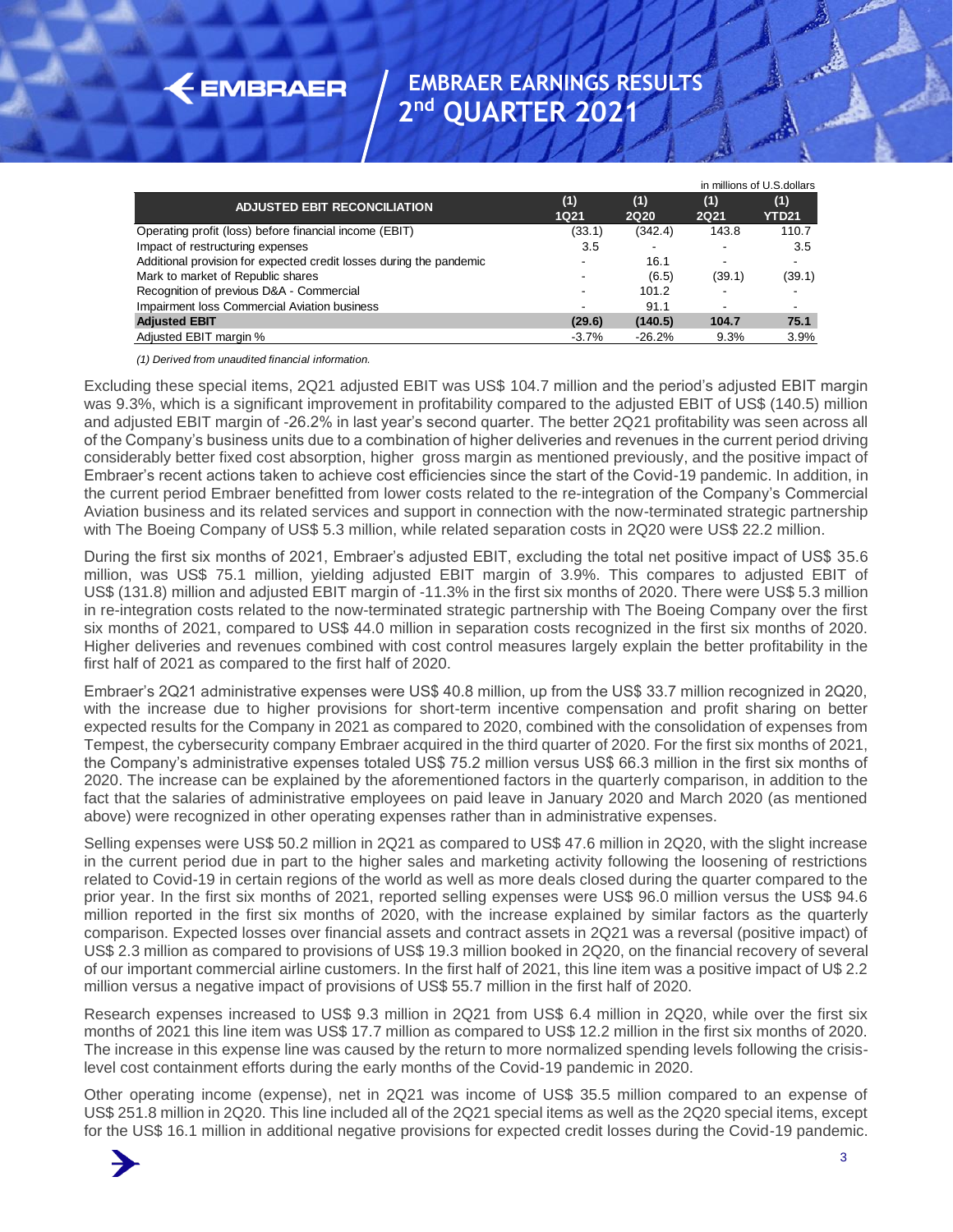### $\leftarrow$  EMBRAER

### **EMBRAER EARNINGS RESULTS 2 nd QUARTER 2021**

Other operating income (expense) excluding the special items in both periods was an expense of US\$ 3.6 million versus an expense of US\$ 65.9 million in 2Q20. The US\$ 62.3 million improvement in this line excluding special items was due to a combination of lower re-integration costs recognized in 2Q21 compared to separation costs booked in 2Q20, lower costs related to the external monitor, and a US\$ 24.8 million favorable provision reversal related to previously booked tax obligations in the current period. On a year-to-date basis, the Company's other operating income (expense), net in the first six months of 2021 was income of US\$ 13.7 million compared to an expense of US\$ 364.0 million in the same period of 2020. Excluding special items booked in this line in all periods, other operating income (expense), net in the first half of 2021 was expense of US\$ 21.9 million versus expense of US\$ 155.9 million in the first half of 2020. The principal reasons for the lower expense in 2021 included lower external monitor and lower re-integration/separation costs in the current period, as well as the recognition of abnormal costs related to employee salaries that were on paid leave during the first quarter of 2020 rather than booking these expenses in cost of goods sold, administrative, selling, and research expense.

### **NET INCOME**

Net income attributable to Embraer shareholders and Earnings per ADS for 2Q21 were US\$ 87.9 million and US\$ 0.48 per share, respectively, compared to US\$ (315.3) million in net loss attributable to Embraer shareholders and US\$ (1.71) in Loss per ADS in 2Q20. Over the first six months of 2021, net loss attributable to Embraer shareholders was US\$ (1.8) million and Loss per ADS was US\$ (0.01).

Adjusted net income, excluding deferred income tax and social contribution as well as the after-tax special items described above, was US\$ 43.6 million in 2Q21, and adjusted earnings per ADS was US\$ 0.24. This compares to adjusted net loss of US\$ (198.8) million and adjusted loss per ADS of US\$ (1.08). In the first half of 2021, adjusted net loss and adjusted net loss per ADS were US\$ (52.3) million and US\$ (0.28) per share, respectively, compared to adjusted net loss of US\$ (302.8) million and adjusted loss per ADS of US\$ (1.65) in the first half of 2020.

### **MONETARY BALANCE SHEET ACCOUNTS AND OTHER MEASURES**

Embraer ended 2Q21 with a net debt position of US\$ 1,840.5 million, compared to the net debt position of US\$ 1,902.2 million at the end of 1Q21 and US\$ 1,800.7 million at the end of 2Q20. The decline in the Company's net debt position from the end of 1Q21 to the end of 2Q21 was a result of the positive free cash flow generation during the second quarter, as explained further below. At the end of 2Q21, the Company's cash position was US\$ 2,491.3 million, slightly better than the level at the end of 1Q21. The total loans position at the end of 2Q21 was US\$ 4,331.8 million, declining US\$ 33.7 million from the total loans position reported at the end of 1Q21.

|                                                                                                                     |             |             | in millions of U.S. dollars |
|---------------------------------------------------------------------------------------------------------------------|-------------|-------------|-----------------------------|
| <b>FINANCIAL POSITION DATA</b>                                                                                      | (1)         | (1)         | (1)                         |
|                                                                                                                     | <b>1Q21</b> | <b>2Q20</b> | <b>2Q21</b>                 |
| Cash and cash equivalents                                                                                           | 1,123.2     | 1,872.8     | 1,351.2                     |
| <b>Financial investments</b>                                                                                        | 1,340.1     | 125.7       | 1,140.1                     |
| <b>Total cash position</b>                                                                                          | 2,463.3     | 1,998.5     | 2,491.3                     |
| Loans short-term                                                                                                    | 357.2       | 471.2       | 808.6                       |
| Loans long-term                                                                                                     | 4,008.3     | 3,328.0     | 3,523.2                     |
| <b>Total loans position</b>                                                                                         | 4,365.5     | 3,799.2     | 4,331.8                     |
| Net debt <sup>*</sup>                                                                                               | (1.902.2)   | (1,800.7)   | (1,840.5)                   |
| * Net debt = Cash and cash equivalents + Financial investments short-term and                                       |             |             |                             |
| long term - Loans short-term and long-term                                                                          |             |             |                             |
| (1) Derived from unaudited financial information.                                                                   |             |             |                             |
|                                                                                                                     |             |             |                             |
| Adjusted net cash generated (used) by operating activities net of adjustments for financial investments was         |             |             |                             |
| US\$ 95.1 million in 2Q21 and adjusted free cash flow for the quarter was US\$ 45.1 million. This compares to       |             |             |                             |
| adjusted net cash generated (used) by operating activities net of financial investments of US\$ (441.4) million and |             |             |                             |

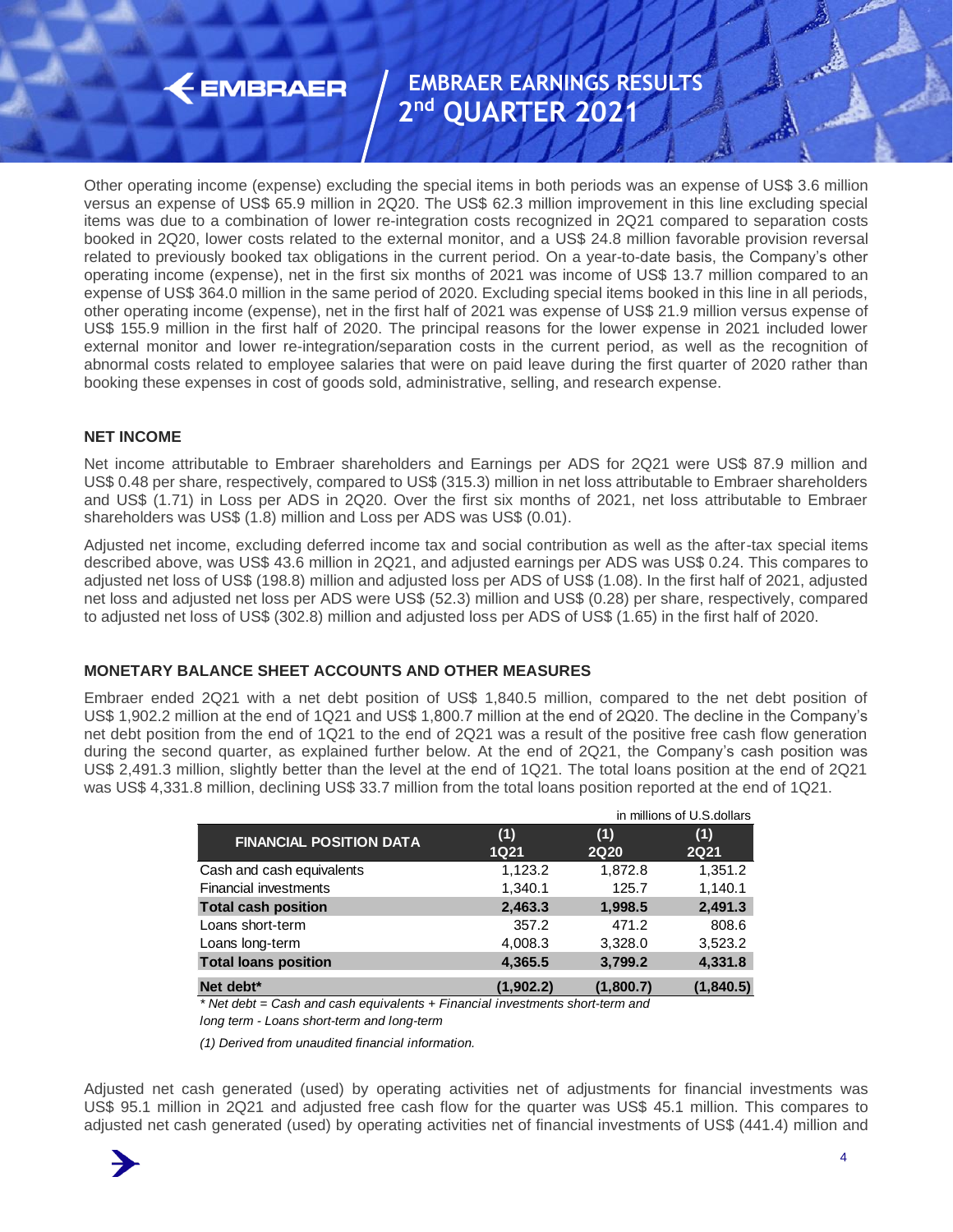adjusted free cash flow of US\$ (472.2) million in 2Q20. Free cash flow in 2Q21 was much improved compared to the same period last year on higher net income and continued discipline with respect to working capital, in particular with inventories, despite higher capex and development spending. Over the first six months of 2021, Embraer had free cash flow of US\$ (181.4) million, also a significant improvement compared to the free cash flow of US\$ (1,148.8) million during the first six months of 2020.

|                                                            |             |         |        |             |             | in millions of U.S.dollars |
|------------------------------------------------------------|-------------|---------|--------|-------------|-------------|----------------------------|
|                                                            | (1)         | (1)     | (1)    | (1)         | (1)         | (1)                        |
| <b>IFRS</b>                                                | <b>2Q20</b> | 3Q20    | 4Q20   | <b>1Q21</b> | <b>2Q21</b> | <b>YTD21</b>               |
| Adj. net cash generated (used) by operating activities (*) | (441.4)     | (522.0) | 779.5  | (184.0)     | 95.1        | (88.8)                     |
| Net additions to property, plant and equipment             | (7.1)       | (15.8)  | (13.2) | (18.1)      | (14.6)      | (32.7)                     |
| Additions to intangible assets                             | (23.7)      | (28.7)  | (41.2) | (24.5)      | (35.4)      | (59.9)                     |
| Adjusted free cash flow                                    | (472.2)     | (566.5) | 725.1  | (226.6)     | 45.1        | (181.4)                    |
|                                                            |             |         |        |             |             |                            |

**EMBRAER** 

| <b>IFRS</b>                                                                                                                                                                   | (1)<br><b>2Q20</b> | (1)<br>3Q20                                                                                                          | (1)<br>4Q20  | (1)<br><b>1Q21</b> | (1)<br><b>2Q21</b> | (1)<br>YTD21                      |
|-------------------------------------------------------------------------------------------------------------------------------------------------------------------------------|--------------------|----------------------------------------------------------------------------------------------------------------------|--------------|--------------------|--------------------|-----------------------------------|
| Adj. net cash generated (used) by operating activities (*)                                                                                                                    | (441.4)            | (522.0)                                                                                                              | 779.5        | (184.0)            | 95.1               | (88.8)                            |
| Net additions to property, plant and equipment                                                                                                                                | (7.1)              | (15.8)                                                                                                               | (13.2)       | (18.1)             | (14.6)             | (32.7)                            |
| Additions to intangible assets                                                                                                                                                | (23.7)             | (28.7)                                                                                                               | (41.2)       | (24.5)             | (35.4)             | (59.9)                            |
| Adjusted free cash flow<br>(*) Net of financial investments: 2Q20 59.9, 3Q20 266.3, 4Q20 186.9, 1Q21 230.5 and 2Q21 63.3<br>(1) Derived from unaudited financial information. | (472.2)            | (566.5)                                                                                                              | 725.1        | (226.6)            | 45.1               | (181.4)                           |
|                                                                                                                                                                               |                    |                                                                                                                      |              |                    |                    |                                   |
| Net additions to total PP&E for 2Q21 were US\$ 14.6 million, versus US\$ 7.1 million in net additions reported in                                                             |                    |                                                                                                                      |              |                    |                    |                                   |
| 2Q20. Of the total 2Q21 additions to PP&E, capex amounted to US\$ 5.1 million, and additions of pool program                                                                  |                    |                                                                                                                      |              |                    |                    |                                   |
| spare parts represented US\$ 10.3 million of the additions, partially offset by US\$ 0.8 million of proceeds from the                                                         |                    |                                                                                                                      |              |                    |                    |                                   |
| sale of PP&E. In 2Q21, Embraer invested a total of US\$ 35.4 million in product development, principally related to                                                           |                    |                                                                                                                      |              |                    |                    |                                   |
| the development of the E-Jets E2 commercial jet program. Development expenditures net of contributions from                                                                   |                    |                                                                                                                      |              |                    |                    |                                   |
| suppliers in the quarter were also US\$ 35.4 million.                                                                                                                         |                    |                                                                                                                      |              |                    |                    |                                   |
|                                                                                                                                                                               | (1)                | (1)                                                                                                                  | (1)          | (1)                | (1)                | in millions of U.S.dollars<br>(1) |
|                                                                                                                                                                               | <b>2Q20</b>        | 3Q20                                                                                                                 | 4Q20         | <b>1Q21</b>        | <b>2Q21</b>        | <b>YTD21</b>                      |
| <b>CAPEX</b>                                                                                                                                                                  | 9.1                | 9.4                                                                                                                  | 16.8         | 5.8                | 5.1                | 10.9                              |
| Additions of Pool programs spare parts<br>PP&E                                                                                                                                | 9.1                | 8.1<br>17.5                                                                                                          | 3.4<br>20.2  | 13.1<br>18.9       | 10.3<br>15.4       | 23.4<br>34.3                      |
| Proceeds from sale of PP&E                                                                                                                                                    | (2.0)              | (1.7)                                                                                                                | (7.0)        | (0.8)              | (0.8)              | (1.6)                             |
| <b>Net Additions to PP&amp;E</b><br>(1) Derived from unaudited financial information.                                                                                         | 7.1                | 15.8                                                                                                                 | 13.2         | 18.1               | 14.6               | 32.7                              |
|                                                                                                                                                                               |                    |                                                                                                                      |              |                    |                    | in millions of U.S.dollars        |
|                                                                                                                                                                               | (1)<br><b>2Q20</b> | (1)<br>3Q20                                                                                                          | (1)<br>4Q20  | (1)<br><b>1Q21</b> | (1)<br><b>2Q21</b> | (1)<br><b>YTD21</b>               |
| Additions to intangible                                                                                                                                                       | 23.7               | 28.7                                                                                                                 | 41.2         | 24.5               | 35.4               | 59.9                              |
| Development (Net of contributions from suppliers)                                                                                                                             | 23.7               | 28.7                                                                                                                 | 41.2         | 24.5               | 35.4               | 59.9                              |
| Research<br>R&D                                                                                                                                                               | 6.4<br>30.1        | 7.1<br>35.8                                                                                                          | 10.5<br>51.7 | 8.4<br>32.9        | 9.3<br>44.7        | 17.7<br>77.6                      |
| (1) Derived from unaudited financial information.                                                                                                                             |                    |                                                                                                                      |              |                    |                    |                                   |
|                                                                                                                                                                               |                    |                                                                                                                      |              |                    |                    |                                   |
|                                                                                                                                                                               |                    |                                                                                                                      |              |                    |                    |                                   |
| The Company's total debt decreased US\$ 33.7 million to US\$ 4,331.8 million at the end of 2Q21 compared to                                                                   |                    |                                                                                                                      |              |                    |                    |                                   |
| US\$ 4,365.5 million at the end of 1Q21. Short-term debt at the end of 2Q21 was US\$ 808.6 million and long-term                                                              |                    |                                                                                                                      |              |                    |                    |                                   |
|                                                                                                                                                                               |                    | debt was US\$ 3,523.2 million. The average loan maturity of                                                          |              |                    |                    |                                   |
| <b>INDEBTEDNESS MATURITY</b>                                                                                                                                                  |                    | the Company's debt at the end of 2Q21 was 4.0 years,                                                                 |              |                    |                    |                                   |
| 4.5<br>4.4<br>4.2<br>4.0<br>3.8                                                                                                                                               |                    | compared to the 1Q21 average maturity of 4.2 years. The                                                              |              |                    |                    |                                   |
| 8%<br>8%<br>10%<br>12%                                                                                                                                                        |                    | cost of Dollar-denominated loans at the end of 2Q21 was                                                              |              |                    |                    |                                   |
| 19%                                                                                                                                                                           |                    | 5.03% p.a., in line with the 5.04% p.a. cost at the end of                                                           |              |                    |                    |                                   |
|                                                                                                                                                                               |                    | 1Q21, while the cost of real denominated loans decreased                                                             |              |                    |                    |                                   |
|                                                                                                                                                                               | end of 1Q21.       | to 2.73% p.a. at the end of 2Q21 compared to 3.13% at the                                                            |              |                    |                    |                                   |
| 92%<br>92%                                                                                                                                                                    |                    |                                                                                                                      |              |                    |                    |                                   |
| 88%<br>90%<br>81%                                                                                                                                                             |                    | Embraer's EBITDA over the last 12 months (unadjusted                                                                 |              |                    |                    |                                   |
|                                                                                                                                                                               |                    | EBITDA LTM) to financial expenses (gross) at the end of                                                              |              |                    |                    |                                   |
|                                                                                                                                                                               |                    | 2Q21 improved to 1.9 vs. -0.2 at the end of 1Q21. At the                                                             |              |                    |                    |                                   |
| 2Q20<br>3Q20<br>4Q20<br>1Q21<br>2021                                                                                                                                          |                    | end of 2Q21, 0.5% of total debt was denominated in Reais.<br>Embraer's cash allocation management strategy continues |              |                    |                    |                                   |

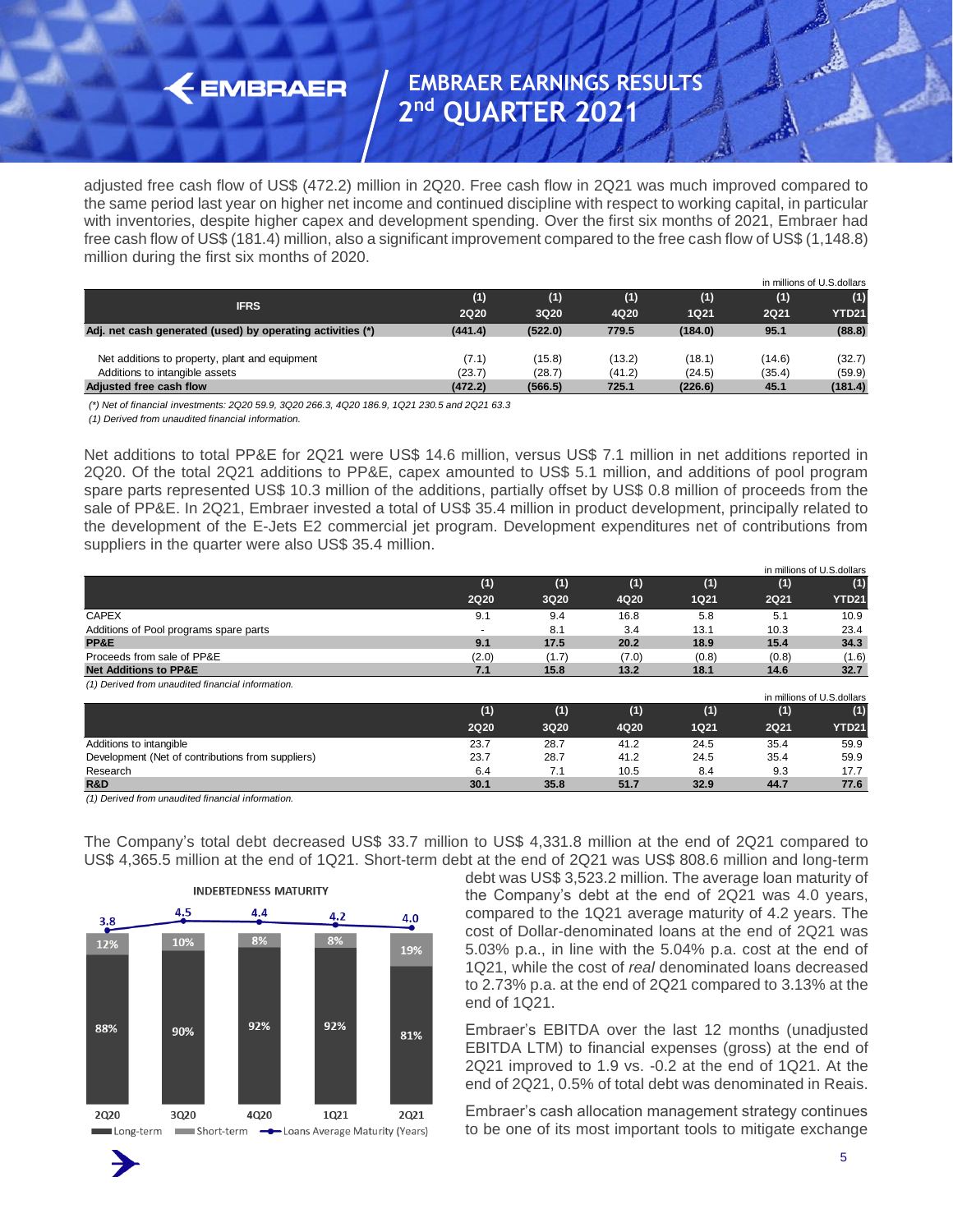rate risks. By balancing cash allocation in Real and Dollar assets, the Company attempts to neutralize its balance sheet exchange rate exposure. Of total cash at the end of 2Q21, 94% was denominated in US Dollars.

Complementing its strategy to mitigate exchange rate risks, the Company entered financial hedges in order to reduce its cash flow exposure.

 $\leftarrow$  EMBRAER

The Company's cash flow exposure is due to the fact that approximately 10% of its net revenues are denominated in Reais while approximately 20% of total costs are denominated in Reais. Having more Real denominated costs than revenues generates this cash flow exposure. For 2021, approximately half of the Company's Real cash flow exposure is hedged if the US Dollar depreciates below an average rate floor of R\$ 5.20. For exchange rates above this level, the Company will benefit up to an average exchange rate cap of R\$ 6.31.



TOTAL CASH - CURRENCY RATIO



### **OPERATIONAL BALANCE SHEET ACCOUNTS**

*(1) Derived from unaudited financial information.*

*\*\* Formerly advances from customers and unearned income*

One of the factors that contributed to positive free cash flow during the second quarter was cash generated via working capital, which came entirely from burn down of inventories in the period. The Company continues to seek inventory efficiencies across all its business units, with the additional benefit of better production planning for 2021 relative to 2020. Inventories ended 2Q21 at US\$ 2,315.0 million, declining US\$ 168.3 million form the level at the end of 1Q21, and were also lower by US\$ 813.8 million compared to inventory levels at the end of 2Q20. This benefit was only partially offset by increases in trade accounts receivable and contract assets and reductions in trade accounts payable and contract liabilities. Trade accounts receivable increased US\$ 8.6 million in the quarter to finish 2Q21 at US\$ 198.8 million, while contract assets increased US\$ 113.6 million to end 2Q21 at US\$ 630.7 million due to positive cost base revisions on certain long-term contracts in the Defense & Security segment in Brazil. The customer and commercial financing line was relatively stable at US\$ 30.4 million as compared to US\$ 28.1 million at the end of 1Q21. Trade accounts payable declined US\$ 9.0 million to US\$ 515.4 million and trade accounts payable – supplier finance fell US\$ 13.9 million to US\$ 2.0 million at the end of 2Q21. In addition, contract liabilities declined US\$ 11.4 million to end 2Q21 at US\$ 1,259.2 million, also somewhat offsetting the improvement in inventories in the quarter.

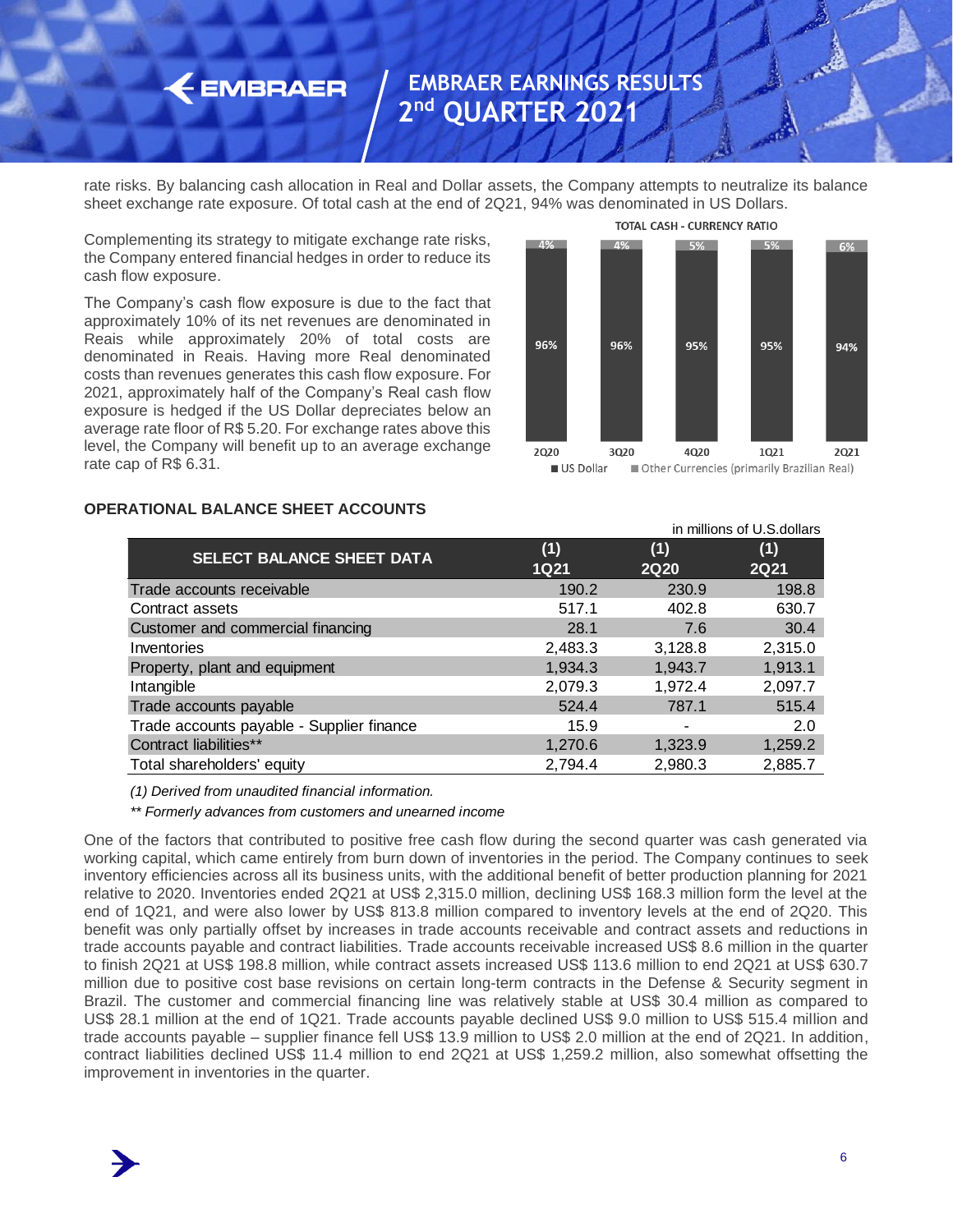#### **TOTAL BACKLOG**

**EMBRAER** 

Considering all deliveries as well as firm orders obtained during the period, the Company's firm order backlog ended 2Q21 at US\$ 15.9 billion. This is the highest quarter-end backlog value for Embraer since the end of 1Q20, when the Covid-19 pandemic was just beginning.



#### **SEGMENT RESULTS**

The Commercial Aviation segment reported revenues that more than tripled on a year-over-year basis to US\$ 388.5 million due to significantly higher deliveries in 2Q21 as compared to 2Q20. Executive Aviation 2Q21 revenues were US\$ 266.2 million, which was 77.6% higher than the reported revenues in the second quarter of the prior year, driven by higher deliveries in both the light jet and large jet categories. The Defense & Security segment reported revenues of US\$ 174.9 million, doubling on a year-over-year basis due to a combination of better contract advancement in 2Q21 as 2Q20 was constrained by the Covid-19 pandemic and the aforementioned positive cost base revisions on certain contracts in Brazil. Revenues for the Services & Support segment grew 55.3% year-overyear to US\$ 298.0 million in the quarter, with growth in commercial, executive, and defense services in 2Q21 versus 2Q20. Over the first half of 2021, Commercial Aviation represented 34.1% of total revenues, Executive Aviation comprised 21.6%, Defense & Security was 15.7%, Services & Support represented 28.3%, and Others was 0.3% of revenues.

|                            |             |       |             |       |             |       | in millions of U.S.dollars |       |
|----------------------------|-------------|-------|-------------|-------|-------------|-------|----------------------------|-------|
| <b>NET REVENUES</b>        | (1)         |       | (1)         |       | (1)         |       | (1)                        |       |
| <b>BY SEGMENT</b>          | <b>1Q21</b> | $\%$  | <b>2Q20</b> | %     | <b>2Q21</b> | $\%$  | YTD21                      | $\%$  |
| <b>Commercial Aviation</b> | 272.2       | 33.7  | 108.6       | 20.2  | 388.5       | 34.4  | 660.7                      | 34.1  |
| <b>Executive Aviation</b>  | 152.1       | 18.8  | 149.9       | 27.9  | 266.2       | 23.5  | 418.3                      | 21.6  |
| Defense & Security         | 128.5       | 15.9  | 85.8        | 16.0  | 174.9       | 15.5  | 303.4                      | 15.7  |
| Services & Support         | 250.6       | 31.0  | 191.9       | 35.7  | 298.0       | 26.4  | 548.6                      | 28.3  |
| <b>Others</b>              | 3.9         | 0.6   | 1.0         | 0.2   | 2.9         | 0.2   | 6.8                        | 0.3   |
| <b>Total</b>               | 807.3       | 100.0 | 537.2       | 100.0 | 1.130.5     | 100.0 | 1.937.8                    | 100.0 |

*(1) Derived from unaudited financial information.*

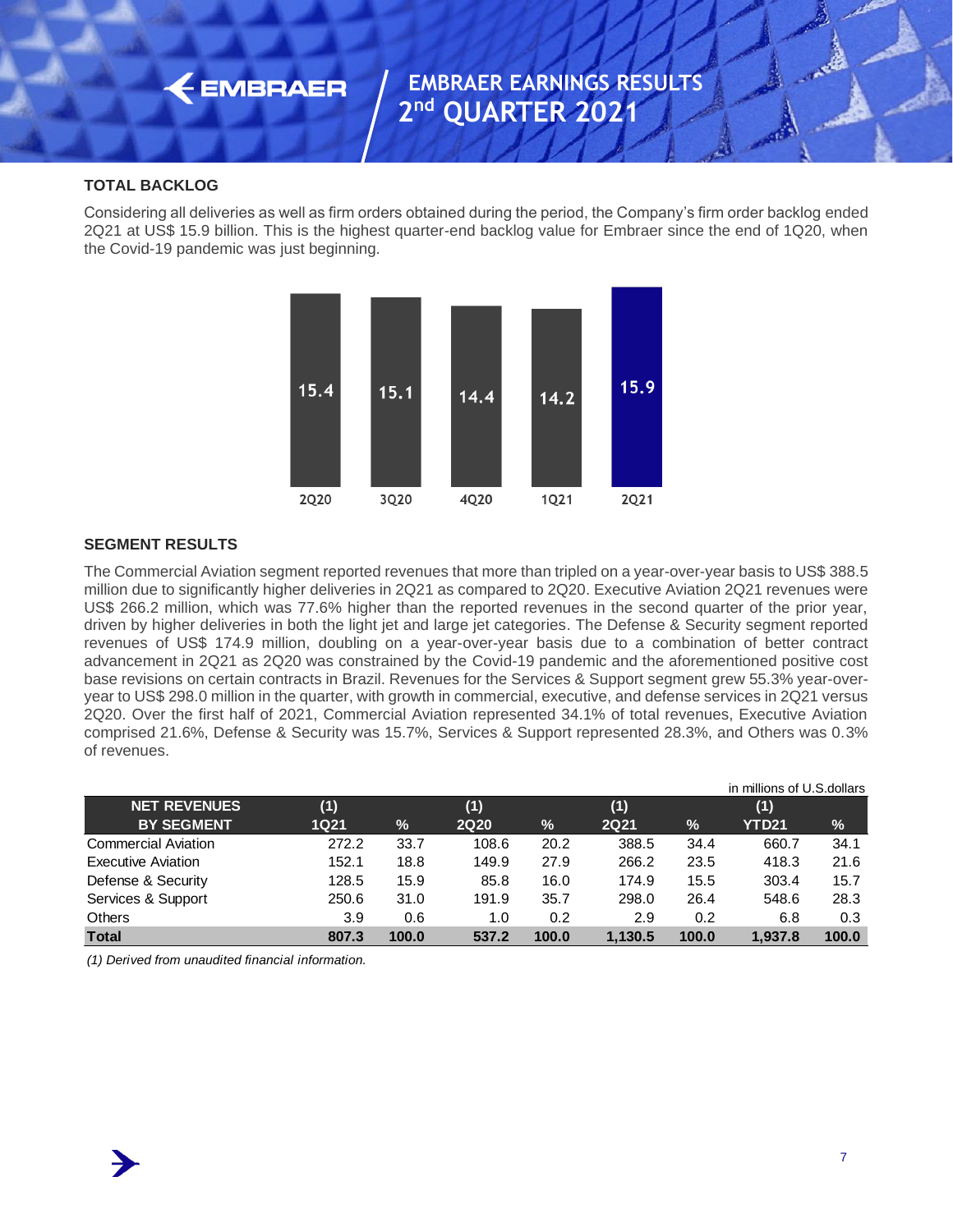#### **COMMERCIAL AVIATION**

In 2Q21, Embraer delivered 14 commercial jets, as shown below:

 $\leftarrow$  EMBRAER

| <b>DELIVERIES</b>          | 1021 | <b>2Q20</b> | <b>2Q21</b> | YTD21 I |
|----------------------------|------|-------------|-------------|---------|
| <b>Commercial Aviation</b> |      |             | 14          | 23      |
| <b>EMBRAER 175</b>         |      |             |             |         |
| EMBRAER 190-E2             |      |             | -           |         |
| EMBRAER 195-E2             | ∽    |             |             |         |

In 2Q21, Porter Airlines placed an order for 30 new E195-E2 jets, with purchase rights for 50 additional aircraft, becoming the North American launch customer for Embraer's newest family of jets, the E2. The deal was included in the Company's second quarter backlog and has a value of US\$ 5.82 billion at current list prices with all options exercised. Porter intends to deploy the E195-E2s to popular business and leisure destinations throughout Canada, the U.S., Mexico, and the Caribbean, from Ottawa, Montreal, Halifax, and Toronto Pearson International Airport. Porter´s first delivery and entry into service is scheduled for the second half of 2022.

Also during the second quarter, the Company announced new firm orders for 18 E175 jets, with 9 aircraft for Horizon Air and 9 for SkyWest, all to be operated for Alaska Airlines under Capacity Purchase Agreements (CPA). The 76 seat aircraft will be delivered in Alaska's livery and three-class configuration, beginning in 2022. The total value of these contracts is US\$ 848.3 million, based on current list prices.

Helvetic Airways received its first E195-E2 aircraft during the second quarter, becoming the first operator of both E190-E2 and E195-E2 jets in the world.

| <b>DELIVERIES</b>                                                                                                                                                                                                                                                                                                                                                                                                                                                                                                                                                                                                                                                 | <b>1Q21</b>        | <b>2Q20</b>       | <b>2Q21</b>    | YTD21               |  |
|-------------------------------------------------------------------------------------------------------------------------------------------------------------------------------------------------------------------------------------------------------------------------------------------------------------------------------------------------------------------------------------------------------------------------------------------------------------------------------------------------------------------------------------------------------------------------------------------------------------------------------------------------------------------|--------------------|-------------------|----------------|---------------------|--|
| <b>Commercial Aviation</b>                                                                                                                                                                                                                                                                                                                                                                                                                                                                                                                                                                                                                                        | 9                  | 4                 | 14             | 23                  |  |
| <b>EMBRAER 175</b>                                                                                                                                                                                                                                                                                                                                                                                                                                                                                                                                                                                                                                                | 2                  | $\overline{c}$    | $\overline{7}$ | 9                   |  |
| EMBRAER 190-E2                                                                                                                                                                                                                                                                                                                                                                                                                                                                                                                                                                                                                                                    | $\overline{2}$     | $\overline{2}$    |                | $\overline{2}$      |  |
| EMBRAER 195-E2                                                                                                                                                                                                                                                                                                                                                                                                                                                                                                                                                                                                                                                    | 5                  |                   | $\overline{7}$ | 12 <sup>2</sup>     |  |
| In 2Q21, Porter Airlines placed an order for 30 new E195-E2 jets, with purchase rights for 50 additional ai<br>becoming the North American launch customer for Embraer's newest family of jets, the E2. The deal was inc<br>in the Company's second quarter backlog and has a value of US\$ 5.82 billion at current list prices with all o<br>exercised. Porter intends to deploy the E195-E2s to popular business and leisure destinations throughout Ca<br>the U.S., Mexico, and the Caribbean, from Ottawa, Montreal, Halifax, and Toronto Pearson International A<br>Porter's first delivery and entry into service is scheduled for the second half of 2022. |                    |                   |                |                     |  |
| Also during the second quarter, the Company announced new firm orders for 18 E175 jets, with 9 aircraft for He<br>Air and 9 for SkyWest, all to be operated for Alaska Airlines under Capacity Purchase Agreements (CPA). Th<br>seat aircraft will be delivered in Alaska's livery and three-class configuration, beginning in 2022. The total va<br>these contracts is US\$ 848.3 million, based on current list prices.                                                                                                                                                                                                                                         |                    |                   |                |                     |  |
| Helvetic Airways received its first E195-E2 aircraft during the second quarter, becoming the first operator o<br>E190-E2 and E195-E2 jets in the world.                                                                                                                                                                                                                                                                                                                                                                                                                                                                                                           |                    |                   |                |                     |  |
| Unit backlog and cumulative deliveries for Commercial Aviation at the end of 2Q21 were as follows:                                                                                                                                                                                                                                                                                                                                                                                                                                                                                                                                                                |                    |                   |                |                     |  |
| <b>COMMERCIAL AVIATION</b><br><b>BACKLOG</b>                                                                                                                                                                                                                                                                                                                                                                                                                                                                                                                                                                                                                      | <b>Firm Orders</b> | <b>Deliveries</b> |                | <b>Firm Backlog</b> |  |
| E170                                                                                                                                                                                                                                                                                                                                                                                                                                                                                                                                                                                                                                                              | 191                | 191               |                |                     |  |
| E175                                                                                                                                                                                                                                                                                                                                                                                                                                                                                                                                                                                                                                                              | 816                | 675               |                | 141                 |  |
| E190                                                                                                                                                                                                                                                                                                                                                                                                                                                                                                                                                                                                                                                              | 568                | 565               |                | 3                   |  |
| E195                                                                                                                                                                                                                                                                                                                                                                                                                                                                                                                                                                                                                                                              | 172                | 172               |                |                     |  |
| E190-E2                                                                                                                                                                                                                                                                                                                                                                                                                                                                                                                                                                                                                                                           | 22                 | 17                |                | 5                   |  |
| E195-E2                                                                                                                                                                                                                                                                                                                                                                                                                                                                                                                                                                                                                                                           | 183                | 26                |                | 157                 |  |
| <b>TOTAL E-JETS</b>                                                                                                                                                                                                                                                                                                                                                                                                                                                                                                                                                                                                                                               | 1,952              | 1,646             |                | 306                 |  |
| <b>EXECUTIVE AVIATION</b><br>The Executive Aviation segment delivered 12 light and 8 large jets, totaling 20 aircraft in 2Q21.                                                                                                                                                                                                                                                                                                                                                                                                                                                                                                                                    |                    |                   |                |                     |  |
| <b>DELIVERIES</b>                                                                                                                                                                                                                                                                                                                                                                                                                                                                                                                                                                                                                                                 | <b>1Q21</b>        | <b>2Q20</b>       | <b>2Q21</b>    | <b>YTD21</b>        |  |
| <b>Executive Aviation</b>                                                                                                                                                                                                                                                                                                                                                                                                                                                                                                                                                                                                                                         | 13                 | 13                | 20             | 33 <sub>°</sub>     |  |
| Light Jets                                                                                                                                                                                                                                                                                                                                                                                                                                                                                                                                                                                                                                                        | 10                 | 9                 | 12             | 22                  |  |
| Large Jets                                                                                                                                                                                                                                                                                                                                                                                                                                                                                                                                                                                                                                                        | 3                  | 4                 | 8              | 11                  |  |
| During the second quarter, Embraer Executive Aviation delivered the 600 <sup>th</sup> aircraft in the successful Phenor<br>series to Superior Capital Holdings, LLC, based in Fayetteville, Arkansas, which will be used to suppo<br>company's business operations throughout the U.S.                                                                                                                                                                                                                                                                                                                                                                            |                    |                   |                |                     |  |
| The Company in 2Q21 also delivered the first limited-edition Phenom 300E aircraft as part of the Duet collabo<br>with Porsche. Duet marks the first-ever true collaboration between leading aviation and automotive manufact<br>pairing the fastest and longest-range single-pilot certified jet with the gold standard in production sports car<br>Porsche 911 Turbo S.                                                                                                                                                                                                                                                                                          |                    |                   |                |                     |  |

#### **EXECUTIVE AVIATION**

| <b>DELIVERIES</b>         | 1021 | 2020 | 2021 | YTD21 |
|---------------------------|------|------|------|-------|
| <b>Executive Aviation</b> | 13   | 13   | 20   | 33    |
| Light Jets                | 10   | 9    | 12   | 22    |
| Large Jets                | 2    |      | я    |       |

During the second quarter, Embraer Executive Aviation delivered the 600<sup>th</sup> aircraft in the successful Phenom 300 series to Superior Capital Holdings, LLC, based in Fayetteville, Arkansas, which will be used to support the company's business operations throughout the U.S.

The Company in 2Q21 also delivered the first limited-edition Phenom 300E aircraft as part of the Duet collaboration with Porsche. Duet marks the first-ever true collaboration between leading aviation and automotive manufacturers, pairing the fastest and longest-range single-pilot certified jet with the gold standard in production sports cars, the

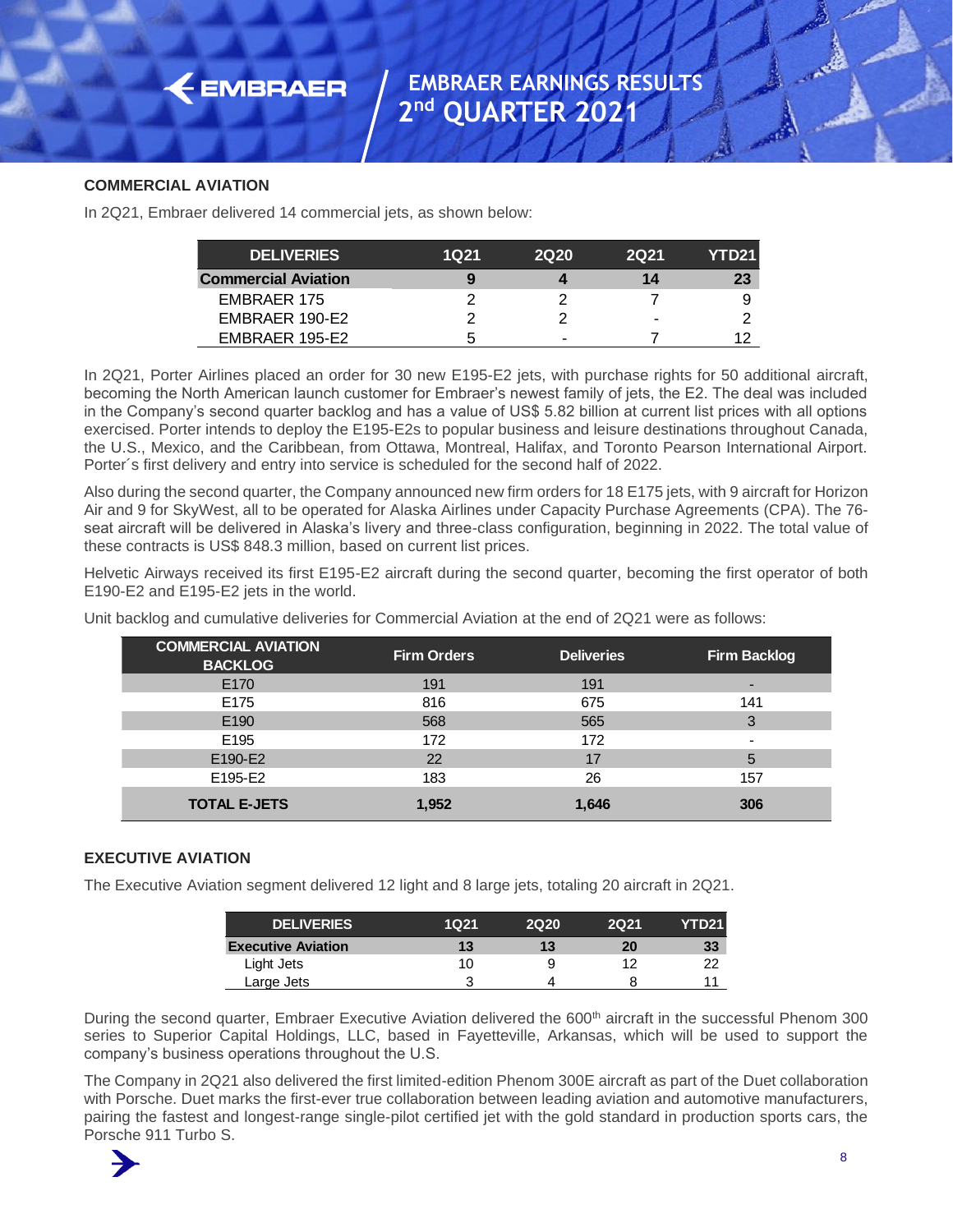Embraer Executive Aviation continues to lead the way with environmental and sustainability initiatives, and has contracted with Avfuel, a global supplier of aviation fuel, to purchase Sustainable Aviation Fuel (SAF) for use in Embraer's Melbourne, Florida operations. This purchase is in line with Embraer's industry goals to reach carbon neutrality.

### **DEFENSE & SECURITY**

 $\leftarrow$  EMBRAER

During 2Q21, assembly work continued on the KC-390 Millennium production line, including five units for the Brazilian Air Force (FAB) and one for the Portuguese Air Force. Four KC-390 Millennium aircraft have already been delivered to the Brazilian Air Force and are performing a variety of logistics missions, helping to fight the Covid-19 pandemic in Brazil.

In the second quarter, two A-29 Super Tucano aircraft in the configuration for the Nigeria Air Force were delivered to Sierra Nevada Corporation. In the same period, another two A-29 Super Tucano aircraft were delivered to an undisclosed customer.

Regarding special mission programs, in 2Q21 Embraer signed a contract with Aerodata AG, from Germany, to sell a Praetor 600 to be converted into a Flight Inspection Aircraft, to perform the full range of flight inspection missions. The aircraft is scheduled to be delivered to Aerodata in 2022. The state-of-the-art Praetor 600 aircraft fully complies with the high-level requirements of the end-user and is prepared for the installation of Aerodata's most modern flight inspection system AeroFIS®. After the modification, the aircraft will be delivered to and operated by the Ministry of Land, Infrastructure and Transport, Seoul Regional Office of Aviation, Flight Inspection Center in South Korea.

Visiona took important steps in the second quarter towards starting the Integration and Tests phase of the VCUB-1 satellite project: delivery and acceptance of the flight models of the Harness, Mechanical Structure, UHF frontend and Antennas. Also, contracts for the RIPS (Image Processing Software) and for the Ground Stations were signed in preparation of the mission ground segment.

Also during 2Q21, Tempest launched its new cybersecurity monitoring and operation offering for private market clients, Intelligence Driven SOC. The new product stands out for its integration of threat intelligence to identify and block cyber-attacks, and it has been well accepted in the market.

#### **SERVICES & SUPPORT**

Within the context of the Covid-19 pandemic's continued impact on commercial air traffic, Commercial Services' ability to support customer needs, converting commercial opportunities into new business, and contract renewals generated positive results. The major drivers were in services packages, the Pool Program, and E-Jets Practical and Theoretical Maintenance Training. In the second quarter during the MRO Americas event, Embraer announced the signing of multi-year agreements for the Embraer Collaborative Inventory Planning (ECIP) program with two airlines: Azul Linhas Aéreas Brasileiras S/A (Brazil) and Republic Airways Inc. (US). During the same event, CommutAir, a United Express carrier, announced it had selected Embraer Aircraft Maintenance Services (EAMS) as one of the primary heavy maintenance providers for the airline's fleet of ERJ 145 aircraft. Another meaningful long-term Pool Program Agreement signing was held with the newly launched Breeze Airways in the US. The agreement will support the start of the airline's operation.

For Executive Jets Services, the volume of aftermarket transactions continues to create opportunities for market share growth. Sales of special services' contracts such as Embraer Executive Care (EEC), an aftermarket airframe maintenance program for customers, and strength in the parts sales business are key drivers of revenue performance. And in the battle against Covid-19, in April Embraer released technical information to assist customers on how its business jets can be optimized to transport vaccines, with guidance for all Embraer business jets. In May, the company announced JETS as the new Embraer Authorized Service Center (EASC) at the Bournemouth International Airport in Southern England, supporting customers from the EMEA region.

Also, in 2Q21, the Company signed a contract with GrandView Aviation for the company's first Phenom 300MED Supplemental Type Certificate (STC) medevac conversion, which will be converted at Embraer's Service Center in Ft. Lauderdale, Florida. The Phenom 300MED is a unique Medevac solution for the Phenom 300 series aircraft, the

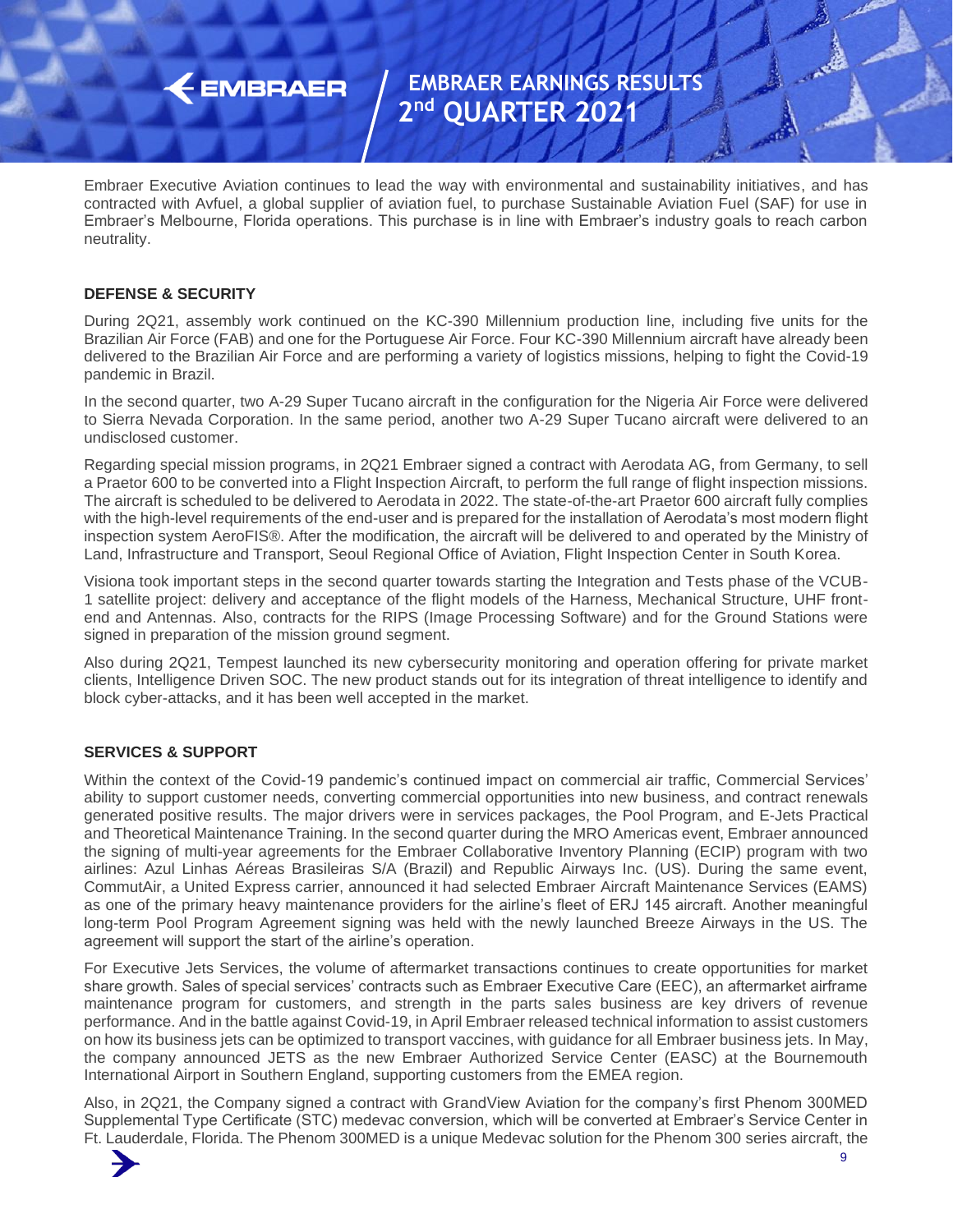most successful light jet in the world, and is available through the STC, developed and certified by Embraer and umlaut utilizing Aerolite equipment.

At the ERJ 145 Operators Conference, Embraer presented the ERJ-145 Semi-private conversion to the market, opening new opportunities for private and semi-private customers. The complete conversion process can be performed at Embraer Owned Service Centers. Regarding the Legacy 600/650 series, a new maintenance plan revision was approved by the Brazilian civil aviation authority (ANAC), which includes eliminating the mid-year inspection for the low utilization profile, increasing the aircraft's competitiveness and availability while reducing maintenance cost.

The Q2 was also positive for Defense and Security Services, as FAB's high rates of availability of the KC-390 Millennium were publicly recognized by the customer, as has been recognized in the past for the A-29 Super Tucano fleet. Embraer was also awarded a contract to deliver Integrated Logistics Support for the Brazilian Presidential E190 aircraft, and the ERJ-145 Brazilian Federal Police fleet total support and Chilean Air Force maintenance contracts were also renewed.

### **GUIDANCE UPDATE**

**EMBRAER** 

Embraer continues to operate in an environment of greater uncertainty than normal due to the impact of the Covid-19 pandemic on several of the markets in which the Company operates. Uneven rates of vaccination access, distribution, and application, combined with new strains of the virus, cause levels of risk and uncertainty to remain high at present. However, vaccination progress in many areas of the world has led to lower case counts and lower severe cases, improving confidence among consumers to travel, particularly shorter-haul leisure travel.

Embraer Commercial Aviation aircraft are among the leaders in service utilization as the industry recovers from the pandemic, and our aircraft offer airlines increased flexibility in this uncertain environment. Also, during the pandemic, increasing numbers of high net worth individuals have migrated to using executive aviation, due to airline capacity reductions as well as a desire for a safer and more hygienic means of travel, allowing the customer to avoid large crowds and control who will travel in the same aircraft. Small and medium-sized business jets have performed well in the recovery, and Embraer is well-positioned with its best-in-class portfolio of Phenoms and Praetors. Embraer's Services & Support segment has also steadily improved from pandemic lows as commercial and executive traffic improve, with the revenue run rate back to pre-pandemic levels. The Defense & Security segment did not experience the immediate impact of the pandemic on results, though there are signs that budgets of some important customers have become strained following spending to fight the pandemic and its economic impacts. However, the Company remains confident that its portfolio of products in the Defense & Security segment will see improved worldwide demand over the coming years.

Given results over the first six months of 2021 that have been better than initial expectations, and improved visibility across business segments, Embraer is issuing financial and deliveries guidance for 2021 as follows: Commercial Aviation deliveries of 45-50 aircraft, Executive Aviation deliveries of 90-95 aircraft, Consolidated revenues in the range of \$4.0 to \$4.5 billion, Adjusted EBIT margin of 3.0% to 4.0%, and Adjusted EBITDA margin of 8.5% to 9.5%.

Further, Embraer expects free cash flow usage in 2021 to be considerably better than in 2020 as the Company sees improvement in revenues as well as profitability, on achieved and ongoing cost efficiencies. In addition, projects to improve working capital efficiency, combined with lower capex and development spending needs, will also contribute to lower free cash usage in the year. The Company expects 2021 free cash flow to be a usage of US\$ 150 million to breakeven for the year without M&A or divestitures.

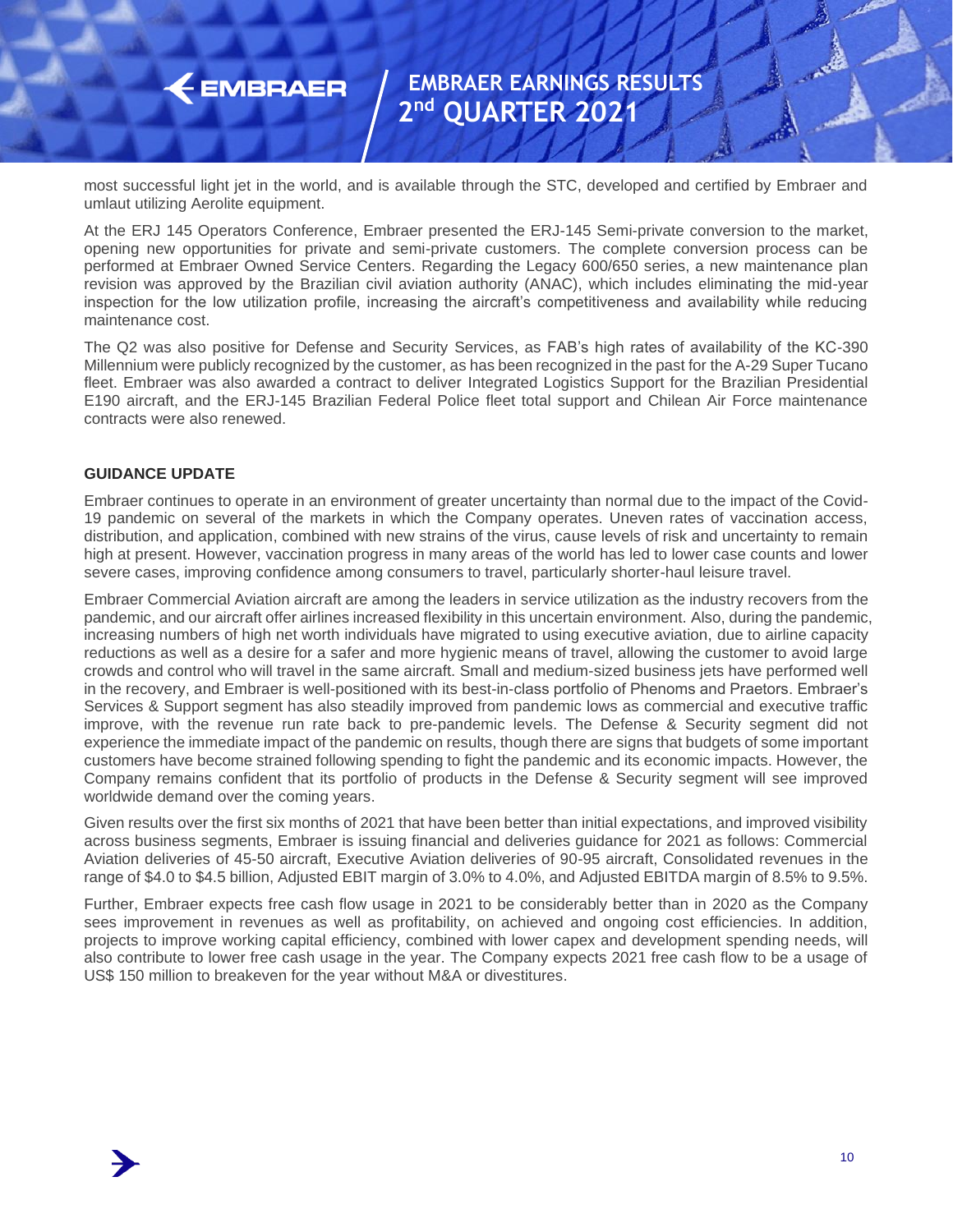| <b>2021 GUIDANCE</b>                     |                 |       |
|------------------------------------------|-----------------|-------|
| <b>Commercial Aviation deliveries</b>    | $45 - 50$       |       |
| <b>Executive Aviation deliveries</b>     | 90              | - 95  |
| <b>Consolidated Revenues (US\$ blns)</b> | $$4.0$ - \$4.5  |       |
| <b>Adjusted EBIT margin</b>              | $3.0\% - 4.0\%$ |       |
| <b>Adjusted EBITDA margin</b>            | $8.5\% - 9.5\%$ |       |
| Free Cash Flow (US\$ mlns)               | (\$150)         | - \$0 |

### **RECONCILIATION OF IFRS AND "NON GAAP" INFORMATION**

 $\leftarrow$  EMBRAER

|                                   |             | in millions of U.S. dollars |             |  |  |
|-----------------------------------|-------------|-----------------------------|-------------|--|--|
| <b>EBITDA RECONCILIATION</b>      | (1)         | (1)                         | (1)         |  |  |
| LTM* (IFRS)                       | <b>1Q21</b> | <b>2Q20</b>                 | <b>2Q21</b> |  |  |
| Loss attributable to Embraer      | (529.6)     | (894.3)                     | (126.4)     |  |  |
| Noncontrolling interest           | 1.9         | 6.6                         | 0.5         |  |  |
| Income tax income (expense)       | (88.7)      | 257.2                       | (16.7)      |  |  |
| Financial income (expense), net   | 272.0       | 118.5                       | 300.1       |  |  |
| Foreign exchange gain (loss), net | 34.8        | 34.3                        | 19.1        |  |  |
| Depreciation and amortization     | 275.2       | 278.3                       | 209.9       |  |  |
| <b>EBITDA LTM</b>                 | (34.4)      | (199.4)                     | 386.5       |  |  |

We define Free cash flow as operating cash flow less Additions to property, plant and equipment, Additions to intangible assets, Financial investments and Other assets. Free cash flow is not an accounting measure under IFRS. Free cash flow is presented because it is used internally as a measure for evaluating

*(1) Derived from unaudited financial information.*

*\* Last Twelve Months*

certain aspects of our business. The Company also believes that some investors find it to be a useful tool for measuring Embraer's cash position. Free cash flow should not be considered as a measure of the Company's liquidity or as a measure of its cash flow as reported under IFRS. In addition, Free cash flow should not be interpreted as a measure of residual cash flow available to the Company for discretionary expenditures, since the Company may have mandatory debt service requirements or other nondiscretionary expenditures that are not deducted from this measure. Other companies in the industry may calculate Free cash flow differently from Embraer for purposes of their earnings releases, thus limiting its usefulness for comparing Embraer to other companies in the industry.

EBITDA LTM represents earnings before interest, taxation, depreciation and amortization accumulated over a period of the last 12 months. It is not a financial measure of the Company's financial performance under IFRS. EBIT as mentioned in this press release refers to earnings before interest and taxes, and for purposes of reporting is the same as that reported on the Income Statement as Operating Profit before Financial Income.

|                                           |                    |                    |                    | in millions of U.S.dollars |
|-------------------------------------------|--------------------|--------------------|--------------------|----------------------------|
| <b>EBITDA RECONCILIATION</b>              | (1)<br><b>1Q21</b> | (1)<br><b>2Q20</b> | (1)<br><b>2Q21</b> | (1)<br><b>YTD21</b>        |
| Net income (loss) attributable to Embraer | (89.7)             | (315.3)            | 87.9               | (1.8)                      |
| Noncontrolling interest                   | (0.3)              | 2.7                | 1.3                | 1.0                        |
| Income tax (expense) income               | 1.1                | (77.6)             | (5.6)              | (4.5)                      |
| Financial income, net                     | 75.4               | 37.4               | 65.5               | 140.9                      |
| Foreign exchange gain (loss), net         | (19.6)             | 10.4               | (5.3)              | (24.9)                     |
| Depreciation and amortization             | 47.6               | 121.3              | 56.0               | 103.6                      |
| <b>EBITDA</b>                             | 14.5               | (221.1)            | 199.8              | 214.3                      |
| EBITDA margin                             | 1.8%               | $-41.2%$           | 17.7%              | 11.1%                      |

*(1) Derived from unaudited financial information.*

EBIT and EBITDA are presented because they are used internally as measures to evaluate certain aspects of the business. The Company also believes that some investors find them to be useful tools for measuring a Company's financial performance. EBIT and EBITDA should not be considered as alternatives to, in isolation from, or as

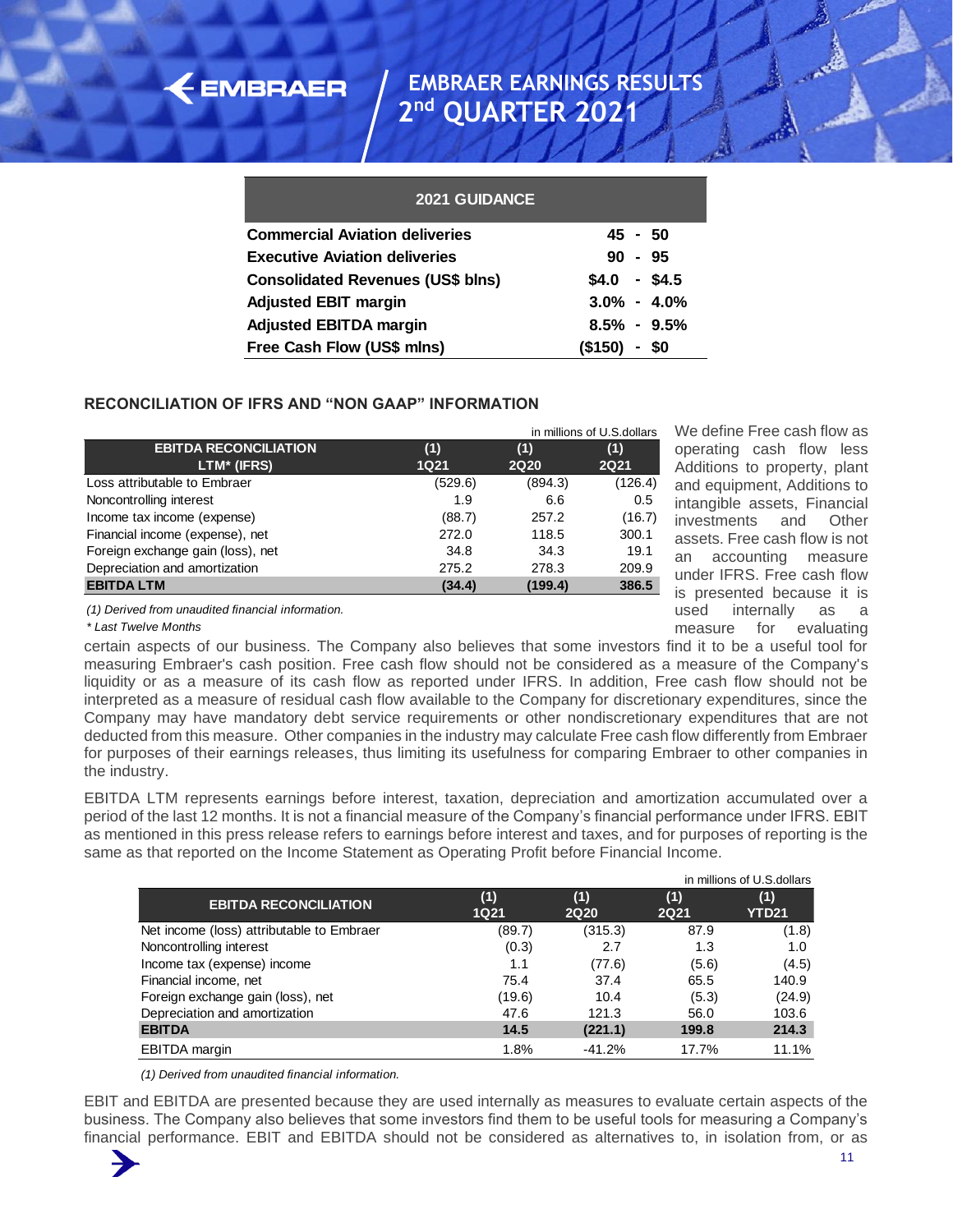substitutes for, analysis of the Company's financial condition or results of operations, as reported under IFRS. Other companies in the industry may calculate EBIT and EBITDA differently from Embraer for the purposes of their earnings releases, limiting EBIT and EBITDA's usefulness as comparative measures.

Adjusted EBIT and Adjusted EBITDA are non-GAAP measures, and both exclude the impact of several nonrecurring items, as described in the tables bellow.

|                                                                     |                    |                    |                          | in millions of U.S. dollars |
|---------------------------------------------------------------------|--------------------|--------------------|--------------------------|-----------------------------|
| <b>ADJUSTED EBIT RECONCILIATION</b>                                 | (1)<br><b>1Q21</b> | (1)<br><b>2Q20</b> | (1)<br><b>2Q21</b>       | (1)<br>YTD21                |
| Operating profit (loss) before financial income (EBIT)              | (33.1)             | (342.4)            | 143.8                    | 110.7                       |
| Impact of restructuring expenses                                    | 3.5                |                    | $\overline{\phantom{0}}$ | 3.5                         |
| Additional provision for expected credit losses during the pandemic |                    | 16.1               | $\overline{\phantom{0}}$ |                             |
| Mark to market of Republic shares                                   |                    | (6.5)              | (39.1)                   | (39.1)                      |
| Recognition of previous D&A - Commercial                            |                    | 101.2              |                          |                             |
| <b>Impairment loss Commercial Aviation business</b>                 |                    | 91.1               |                          |                             |
| <b>Adjusted EBIT</b>                                                | (29.6)             | (140.5)            | 104.7                    | 75.1                        |
| Adjusted EBIT margin %                                              | $-3.7\%$           | $-26.2%$           | 9.3%                     | 3.9%                        |

*(1) Derived from unaudited financial information.*

 $\leftarrow$  EMBRAER

|                                                                     |                          |                          |                          | in millions of U.S. dollars |
|---------------------------------------------------------------------|--------------------------|--------------------------|--------------------------|-----------------------------|
| <b>ADJUSTED EBITDA RECONCILIATION</b>                               | (1)<br><b>1Q21</b>       | (1)<br><b>2Q20</b>       | (1)<br>2Q21              | (1)<br><b>YTD21</b>         |
| <b>EBITDA</b>                                                       | 14.5                     | (221.1)                  | 199.8                    | 214.3                       |
| Impact of restructuring expenses                                    | 3.5                      | $\overline{\phantom{0}}$ | $\overline{\phantom{0}}$ | 3.5                         |
| Additional provision for expected credit losses during the pandemic | $\overline{\phantom{0}}$ | 16.1                     | $\overline{\phantom{0}}$ |                             |
| Mark to market of Republic shares                                   |                          | (6.5)                    | (39.1)                   | (39.1)                      |
| Impairment loss Commercial Aviation business                        | $\overline{a}$           | 91.1                     |                          |                             |
| <b>Adjusted EBITDA</b>                                              | 18.0                     | (120.4)                  | 160.7                    | 178.7                       |
| Adjusted EBITDA margin %                                            | 2.2%                     | $-22.4%$                 | 14.2%                    | 9.2%                        |

*(1) Derived from unaudited financial information.*

Adjusted Net Income is a non-GAAP measure, calculated by adding Net Income attributable to Embraer Shareholders plus Deferred Income tax and social contribution for the period, as well as removing the impact of non-recurring items. Furthermore, under IFRS for purposes of calculating Embraer's Income Tax benefits (expenses), the Company is required to record taxes resulting from gains or losses due to the impact of the changes in the Real to the US Dollar exchange rate over non-monetary assets (primarily Inventories, Intangibles, and PP&E). It is important to note that taxes resulting from gains or losses over non-monetary assets are considered deferred taxes and are accounted for in the Company's consolidated Cash Flow statement, under Deferred income tax and social contribution.

|                                                                     |                    |                    |                    | in millions of U.S. dollars |
|---------------------------------------------------------------------|--------------------|--------------------|--------------------|-----------------------------|
| ADJUSTED NET INCOME (LOSS) RECONCILIATION                           | (1)<br><b>1Q21</b> | (1)<br><b>2Q20</b> | (1)<br><b>2Q21</b> | (1)<br><b>YTD21</b>         |
| Net Income (loss) attributable to Embraer                           | (89.7)             | (315.4)            | 87.9               | (1.8)                       |
| Net change in deferred income tax & social contribution             | (8.5)              | (50.9)             | (18.5)             | (27.0)                      |
| After-tax Impact of restructuring expenses                          | 2.3                |                    |                    | 2.3                         |
| Additional provision for expected credit losses during the pandemic |                    | 16.1               | $\blacksquare$     |                             |
| Mark to market of Republic shares                                   |                    | (6.5)              | (25.8)             | (25.8)                      |
| Recognition of previous D&A - Commercial                            |                    | 66.8               |                    |                             |
| Impairment loss Commercial Aviation business                        |                    | 91.1               | $\blacksquare$     |                             |
| Adjusted net income (Loss)                                          | (95.9)             | (198.8)            | 43.6               | (52.3)                      |
| Adjusted net margin                                                 | $-11.9%$           | $-37.0%$           | 3.9%               | $-2.7%$                     |

*(1) Derived from unaudited financial information.*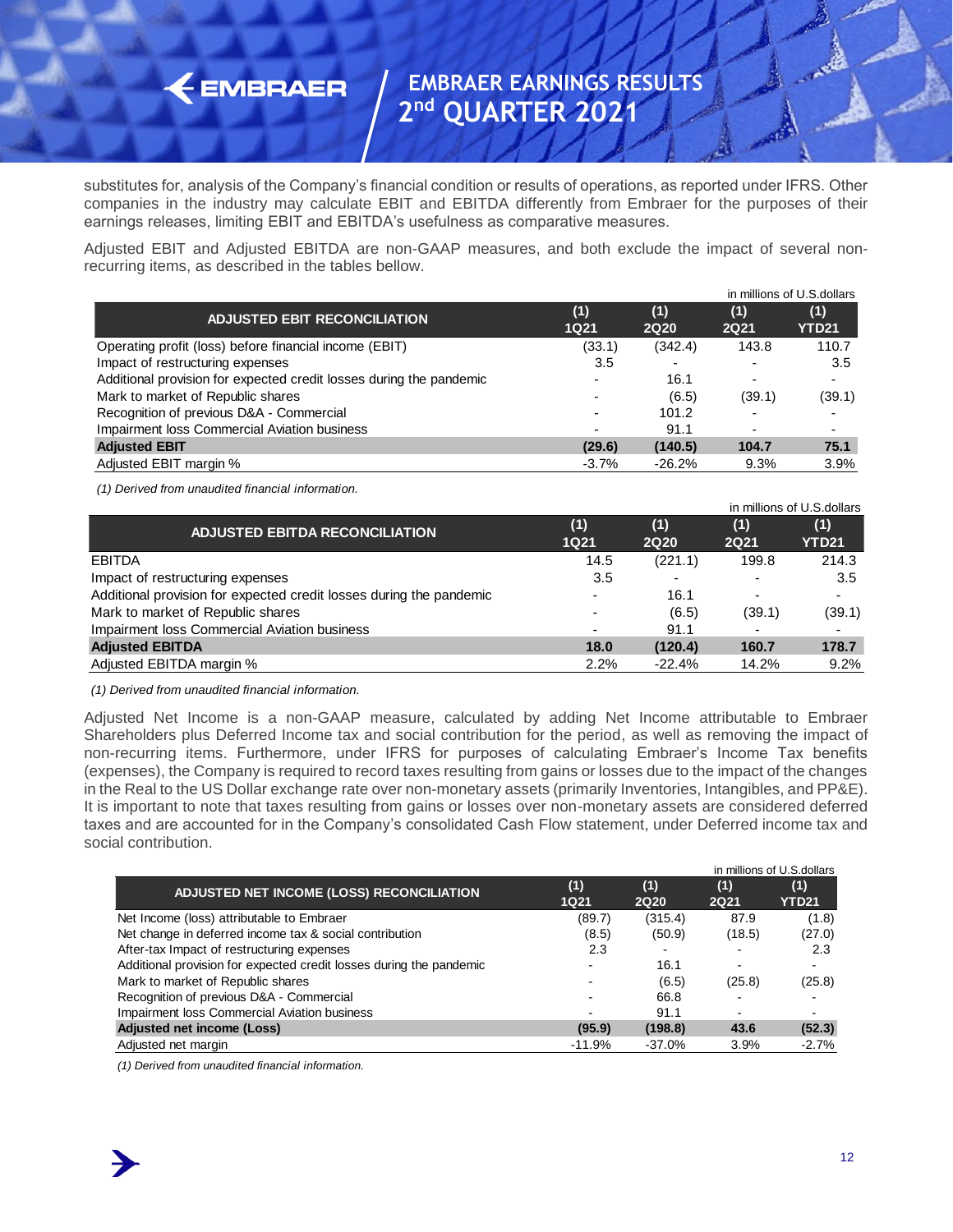#### **SOME FINANCIAL RATIOS BASED ON "NON GAAP" INFORMATION**

| <b>CERTAIN FINANCIAL RATIOS - IFRS</b>       | (1)<br><b>1Q21</b> | (1)<br><b>2Q20</b> | (1)<br>2Q21 |
|----------------------------------------------|--------------------|--------------------|-------------|
| Total debt to EBITDA (i)                     | (126.9)            | (19.1)             | 11.2        |
| Net debt to EBITDA (ii)                      | (55.3)             | (9.0)              | 4.8         |
| Total debt to capitalization (iii)           | 0.6                | 0.6                | 0.6         |
| LTM EBITDA to financial expense (gross) (iv) | (0.2)              | (1.1)              | 1.9         |
| LTM EBITDA (v)                               | (34.4)             | (199.4)            | 386.5       |
| LTM Interest and commissions on loans (vi)   | 197.8              | 179.5              | 207.7       |

*(1) Derived from unaudited financial information.*

(i) Total debt represents short and long-term loans and financing.

**EMBRAER** 

(ii) Net cash represents cash and cash equivalents, plus financial investments, minus short and long-term loans and financing.

(iii) Total capitalization represents short and long-term loans and financing, plus shareholders equity.

(iv) Financial expense (gross) includes only interest and commissions on loans.

(v) The table at the end of this release sets forth the reconciliation of Net income to adjusted EBITDA, calculated on the basis of financial information prepared with IFRS data, for the indicated periods.

(vi) Interest expense (gross) includes only interest and commissions on loans, which are included in Interest income (expense), net presented in the Company's consolidated Income Statement.

#### **FINANCIAL STATEMENTS**

#### **EMBRAER S.A. CONSOLIDATED STATEMENTS OF INCOME (in millions of U.S.dollars, except earnings per share)**

|                                                                  | (1)          |                       |              | (1)                     |  |  |
|------------------------------------------------------------------|--------------|-----------------------|--------------|-------------------------|--|--|
|                                                                  |              | Three months ended on |              | <b>Six Months Ended</b> |  |  |
|                                                                  | 30 Jun, 2020 | 30 Jun, 2021          | 30 Jun, 2020 | 30 Jun, 2021            |  |  |
|                                                                  |              |                       |              |                         |  |  |
| Revenue                                                          | 537.2        | 1,130.5               | 1,171.0      | 1,937.8                 |  |  |
| Cost of sales and services                                       | (520.8)      | (924.8)               | (970.6)      | (1,655.7)               |  |  |
| <b>Gross profit</b>                                              | 16.4         | 205.7                 | 200.4        | 282.1                   |  |  |
| Operating Income (expense)                                       |              |                       |              |                         |  |  |
| Administrative                                                   | (33.7)       | (40.8)                | (66.3)       | (75.2)                  |  |  |
| Selling                                                          | (47.6)       | (50.2)                | (94.6)       | (96.0)                  |  |  |
| Expected credit losses over financial assets and contract assets | (19.3)       | 2.3                   | (55.7)       | 2.2                     |  |  |
| Research                                                         | (6.4)        |                       |              |                         |  |  |
|                                                                  |              | (9.3)                 | (12.2)       | (17.7)                  |  |  |
| Other operating income (expense), net                            | (251.8)      | 35.5                  | (364.0)      | 13.7                    |  |  |
| Equity in income (losses) of associates                          |              | 0.6                   | 3.1          | 1.6                     |  |  |
| Operating profit (loss) before financial income                  | (342.4)      | 143.8                 | (389.3)      | 110.7                   |  |  |
| Financial income (expenses), net                                 | (37.4)       | (65.5)                | (73.5)       | (140.9)                 |  |  |
| Foreign exchange gain (loss), net                                | (10.4)       | 5.3                   | (35.1)       | 24.9                    |  |  |
| Profit (loss) before taxes on income                             | (390.2)      | 83.6                  | (497.9)      | (5.3)                   |  |  |
| Income tax expense                                               | 77.6         | 5.6                   | (105.3)      | 4.5                     |  |  |
| Profit (loss) for the period                                     | (312.6)      | 89.2                  | (603.2)      | (0.8)                   |  |  |
| Attributable to:                                                 |              |                       |              |                         |  |  |
| Owners of Embraer                                                | (315.3)      | 87.9                  | (607.3)      | (1.8)                   |  |  |
| Non-controlling interests                                        | 2.7          | 1.3                   | 4.1          | 1.0                     |  |  |
|                                                                  |              |                       |              |                         |  |  |
| Weighted average number of shares (in thousands)                 |              |                       |              |                         |  |  |
| <b>Basic</b>                                                     | 736.2        | 734.8                 | 736.2        | 734.8                   |  |  |
| Diluted                                                          | 736.2        | 734.8                 | 736.2        | 734.8                   |  |  |
| Earnings (losses) per share                                      |              |                       |              |                         |  |  |
| <b>Basic</b>                                                     | (0.4283)     | 0.1196                | (0.8249)     | (0.0024)                |  |  |
| Diluted                                                          | (0.4283)     | 0.1196                | (0.8249)     | (0.0024)                |  |  |
| Earnings (losses) per share - ADS basic (US\$)                   | (1.7131)     | 0.4785                | (3.2996)     | (0.0098)                |  |  |
| Earnings (losses) per share - ADS diluted (US\$)                 | (1.7131)     | 0.4785                | (3.2996)     | (0.0098)                |  |  |

*(1) Derived from unaudited financial statements.*

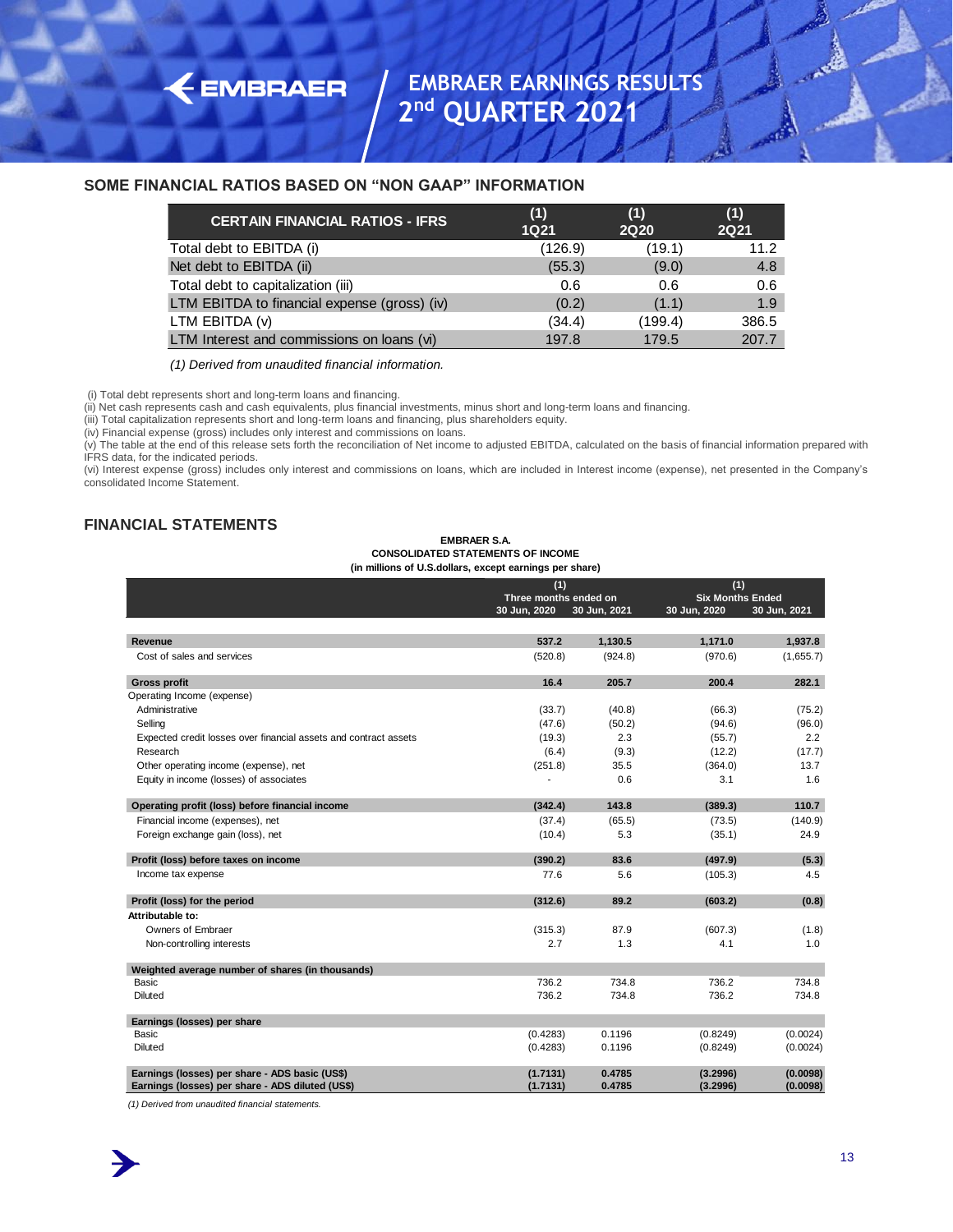# KEMBRAER

### **EMBRAER EARNINGS RESULTS 2 nd QUARTER 2021**

**EMBRAER S.A. CONSOLIDATED STATEMENTS OF CASH FLOWS**

**(in millions of U.S.dollars)**

|                                                                                                                                     | (1)<br><b>Three Months Ended</b> |                          | (1)<br><b>Six Months Ended</b> |               |
|-------------------------------------------------------------------------------------------------------------------------------------|----------------------------------|--------------------------|--------------------------------|---------------|
|                                                                                                                                     | 30 Jun, 2020                     | 30 Jun, 2021             | 30 Jun, 2020                   | 30 Jun, 2021  |
| <b>Operating activities</b>                                                                                                         |                                  |                          |                                |               |
| Net income (loss) for the period                                                                                                    | (312.6)                          | 89.2                     | (603.2)                        | (0.8)         |
| Adjustment to net income for items not affecting cash                                                                               |                                  |                          |                                |               |
| Depreciation of property plant and equipment                                                                                        | 58.5                             | 34.7                     | 109.7                          | 63.5          |
| Realization of government grants                                                                                                    | (0.7)                            | (0.8)                    | (1.2)                          | (1.6)         |
| Amortization of intangible assets                                                                                                   | 63.7                             | 23.4                     | 69.6                           | 44.9          |
| Realization of contribution from suppliers                                                                                          | (0.9)                            | (2.1)                    | (1.7)                          | (4.8)<br>4.9  |
| Loss (reversal) for inventory obsolescence                                                                                          | (0.4)<br>93.0                    | (3.8)                    | (1.7)<br>93.2                  | 0.4           |
| Adjustment to market value, inventory, property plant and equipment and intangible<br>Adjustment to market value - Financial Assets | (6.5)                            | (4.3)<br>(39.1)          | 15.7                           | (39.1)        |
| Losses on fixed assets disposal                                                                                                     | 1.2                              | 3.0                      | 4.3                            | 5.7           |
| Allowance for doubtful accounts                                                                                                     | 12.7                             | (5.5)                    | 43.5                           | (22.3)        |
| Deferred income tax and social contribution                                                                                         | (50.9)                           | (18.5)                   | 81.5                           | (27.0)        |
| Accrued interest                                                                                                                    | 2.0                              | 17.9                     | 4.2                            | 17.4          |
| Interest on marketable securities, net                                                                                              |                                  | (0.6)                    | (0.1)                          | (1.0)         |
| Equity in associates gains and losses                                                                                               | 0.2                              | (0.6)                    | (2.8)                          | (1.6)         |
| Foreign exchange gain (loss), net                                                                                                   | 10.2                             | (5.8)                    | 34.3                           | (21.6)        |
| Mark to market of the residual value guarantees                                                                                     | (18.8)                           | (4.0)                    | (24.1)                         | (11.0)        |
| Other provisions                                                                                                                    | 1.1                              | (0.2)                    | 30.2                           | 5.5           |
| Other                                                                                                                               | (3.1)                            | (1.3)                    | (4.1)                          | (1.0)         |
| <b>Changes in assets</b>                                                                                                            |                                  |                          |                                |               |
| <b>Financial investments</b>                                                                                                        | (59.9)                           | (63.3)                   | (59.9)<br>20.2                 | (293.8)       |
| Derivative financial instruments<br>Collateralized accounts receivable and accounts receivable                                      | 10.2<br>8.5                      | (5.1)<br>31.0            | (43.8)                         | 2.2<br>46.5   |
| Contract assets                                                                                                                     | 66.6                             | (113.6)                  | 92.8                           | (169.0)       |
| Customer and commercial financing                                                                                                   | 0.3                              | (1.7)                    | 3.0                            | 0.4           |
| Inventories                                                                                                                         | (191.0)                          | 151.3                    | (710.8)                        | 120.8         |
| Guarantee deposits                                                                                                                  | (0.3)                            | (25.5)                   | (0.3)                          | (40.6)        |
| Other assets                                                                                                                        | (2.7)                            | (28.5)                   | (54.7)                         | (28.7)        |
| <b>Changes in liabilities</b>                                                                                                       |                                  |                          |                                |               |
| Trade accounts payable                                                                                                              | (68.3)                           | (18.3)                   | (29.5)                         | (8.0)         |
| Trade accounts payable - Supplier finance                                                                                           |                                  | (13.9)                   |                                | 2.0           |
| Non-recourse and recourse debt                                                                                                      | (0.6)                            | (0.7)                    | (1.9)                          | (2.0)         |
| Other payables                                                                                                                      | (14.3)                           | 31.5                     | (86.5)                         | (3.9)         |
| Contract liabilities<br>Taxes and payroll charges payable                                                                           | (78.4)<br>(25.3)                 | (11.4)<br>5.0            | (106.5)<br>33.3                | (36.2)<br>5.2 |
| Financial guarantees                                                                                                                | 5.2                              | (0.9)                    | 4.8                            | (1.8)         |
| Unearned income                                                                                                                     |                                  | 14.3                     | (2.0)                          | 13.8          |
| Net cash generated (used) by operating activities                                                                                   | (501.3)                          | 31.8                     | (1,094.5)                      | (382.6)       |
|                                                                                                                                     |                                  |                          |                                |               |
| <b>Investing activities</b>                                                                                                         |                                  |                          |                                |               |
| Proceeds from sale of property, plant and equipment                                                                                 | 2.0                              | 0.8                      | 2.1                            | 1.6           |
| Acquisition of property, plant and equipment                                                                                        | (9.1)                            | (15.4)                   | (64.5)                         | (34.3)        |
| Additions to intangible assets                                                                                                      | (23.7)                           | (35.2)                   | (51.5)                         | (59.9)        |
| Additions investments in subsidiaries and affiliates<br>Investments measured at amortized cost                                      | (0.8)<br>46.8                    | (0.4)<br>303.0           | (0.9)<br>391.8                 | (0.5)<br>63.0 |
| <b>Dividends Received</b>                                                                                                           |                                  | 1.2                      | $\sim$                         | 1.3           |
| Net cash generated (used) in investing activities                                                                                   | 15.2                             | 254.0                    | 277.0                          | (28.8)        |
|                                                                                                                                     |                                  |                          |                                |               |
| <b>Financing activities</b><br>Repayment of borrowings                                                                              | (196.9)                          |                          | (362.5)                        | (127.5)       |
| Proceeds from borrowings                                                                                                            | 165.2                            | (58.4)<br>0.2            | 777.5                          | 10.9          |
| Proceeds from stock options exercised                                                                                               |                                  | $\overline{\phantom{a}}$ | 0.3                            |               |
| Repurchases of common shares                                                                                                        |                                  |                          |                                | (2.5)         |
| Lease Payments                                                                                                                      | (2.2)                            | (2.7)                    | (4.2)                          | (5.2)         |
| Net cash generatet (used) by financing activities                                                                                   | (33.9)                           | (60.9)                   | 411.1                          | (124.3)       |
| Increase (Decrease) in cash and cash equivalents                                                                                    | (520.0)                          | 224.9                    | (406.4)                        | (535.7)       |
| Effects of exchange rate changes on cash and cash equivalents                                                                       | (0.2)                            | 3.1                      | (28.5)                         | 3.8           |
| Cash and cash equivalents at the beginning of the period                                                                            | 2,393.0                          | 1,123.2                  | 2,307.7                        | 1,883.1       |
| Cash and cash equivalents at the end of the period                                                                                  | 1,872.8                          | 1,351.2                  | 1,872.8                        | 1,351.2       |

*(1) Derived from unaudited financial statements.*

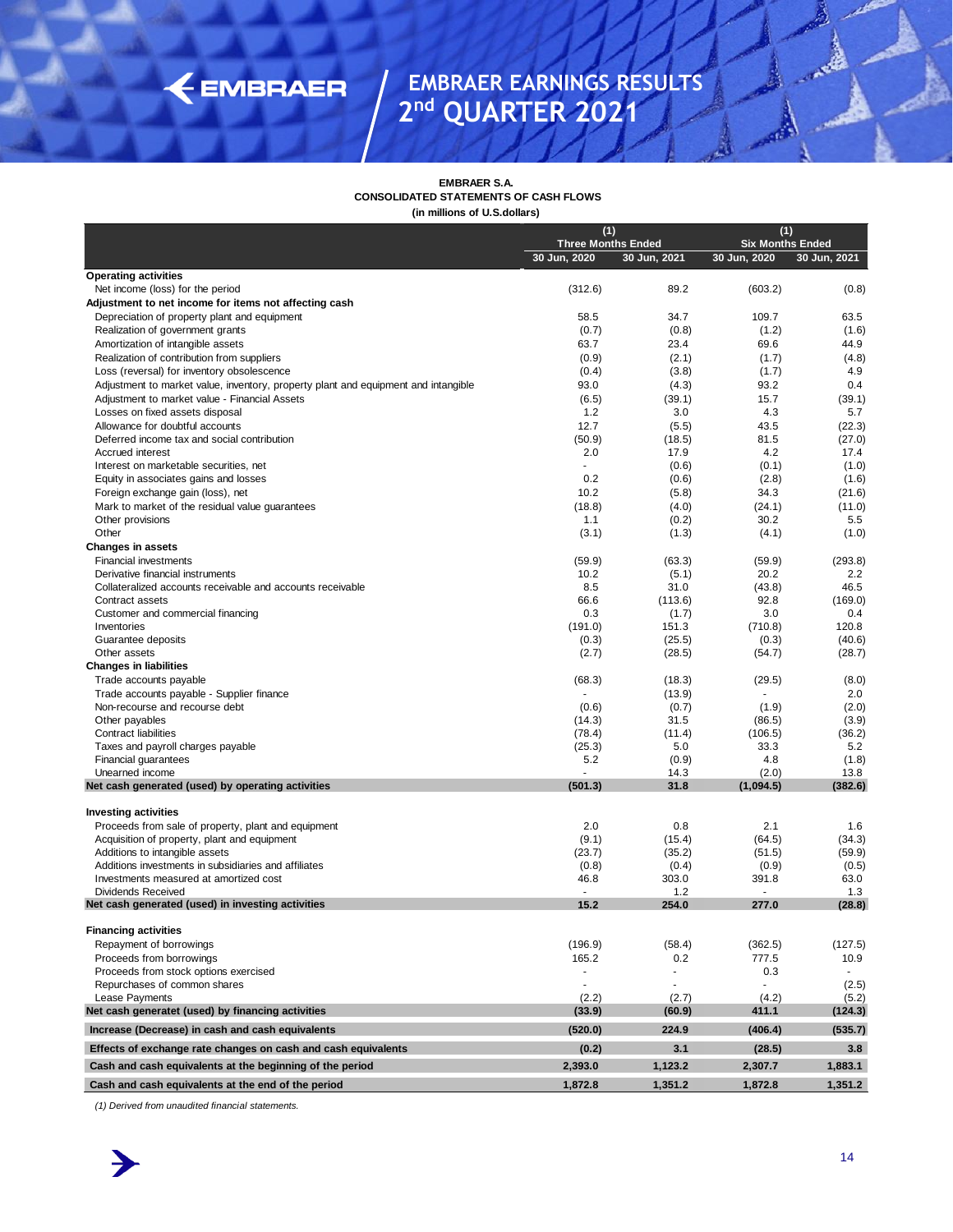#### **EMBRAER S.A. CONSOLIDATED STATEMENT OF FINANCIAL POSITION (in millions of U.S. dollars)**

| <b>ASSETS</b>                               | (1)<br>As of March 31, | (1)<br>As of June 30, |
|---------------------------------------------|------------------------|-----------------------|
|                                             | 2021                   | 2021                  |
| Current                                     |                        |                       |
| Cash and cash equivalents                   | 1,123.2                | 1,351.2               |
| <b>Financial investments</b>                | 1,288.4                | 1,092.8               |
| Trade accounts receivable, net              | 190.2                  | 198.8                 |
| Derivative financial instruments            | 1.6                    | 4.3                   |
| Customer and commercial financing           | 6.6                    | 7.4                   |
| Collateralized accounts receivable          | 4.2                    | 4.2                   |
| Contract assets                             | 517.1                  | 630.7                 |
| Inventories                                 | 2,483.3                | 2,315.0               |
| Guarantee deposits                          | 0.2                    | 0.2                   |
| Income tax and social contribution          | 108.8                  | 134.7                 |
| Other assets                                | 179.4                  | 190.0                 |
|                                             | 5,903.0                | 5,929.3               |
| <b>Non-Current</b>                          |                        |                       |
| <b>Financial investments</b>                | 51.7                   | 47.3                  |
| Derivative financial instruments            | 0.1                    | 0.1                   |
| Customer and commercial financing           | 21.5                   | 23.0                  |
| Collateralized accounts receivable          | 8.4                    | 7.6                   |
| Guarantee deposits                          | 16.6                   | 42.1                  |
| Deferred income tax and social contribution | 124.4                  | 99.9                  |
| Other assets                                | 103.9                  | 119.3                 |
|                                             | 326.6                  | 339.3                 |
|                                             |                        |                       |
| Investments                                 | 5.4                    | 6.1                   |
| Property, plant and equipment, net          | 1,934.3                | 1,913.1               |
| Intangible assets, net                      | 2,079.3                | 2,097.7               |
| Right of use assets, net                    | 59.5<br>4,078.5        | 55.8<br>4,072.7       |
|                                             |                        |                       |
| TOTAL ASSETS                                | 10,308.1               | 10,341.3              |

*(1)Derived from unadited financial information.*

**EMBRAER** 



RE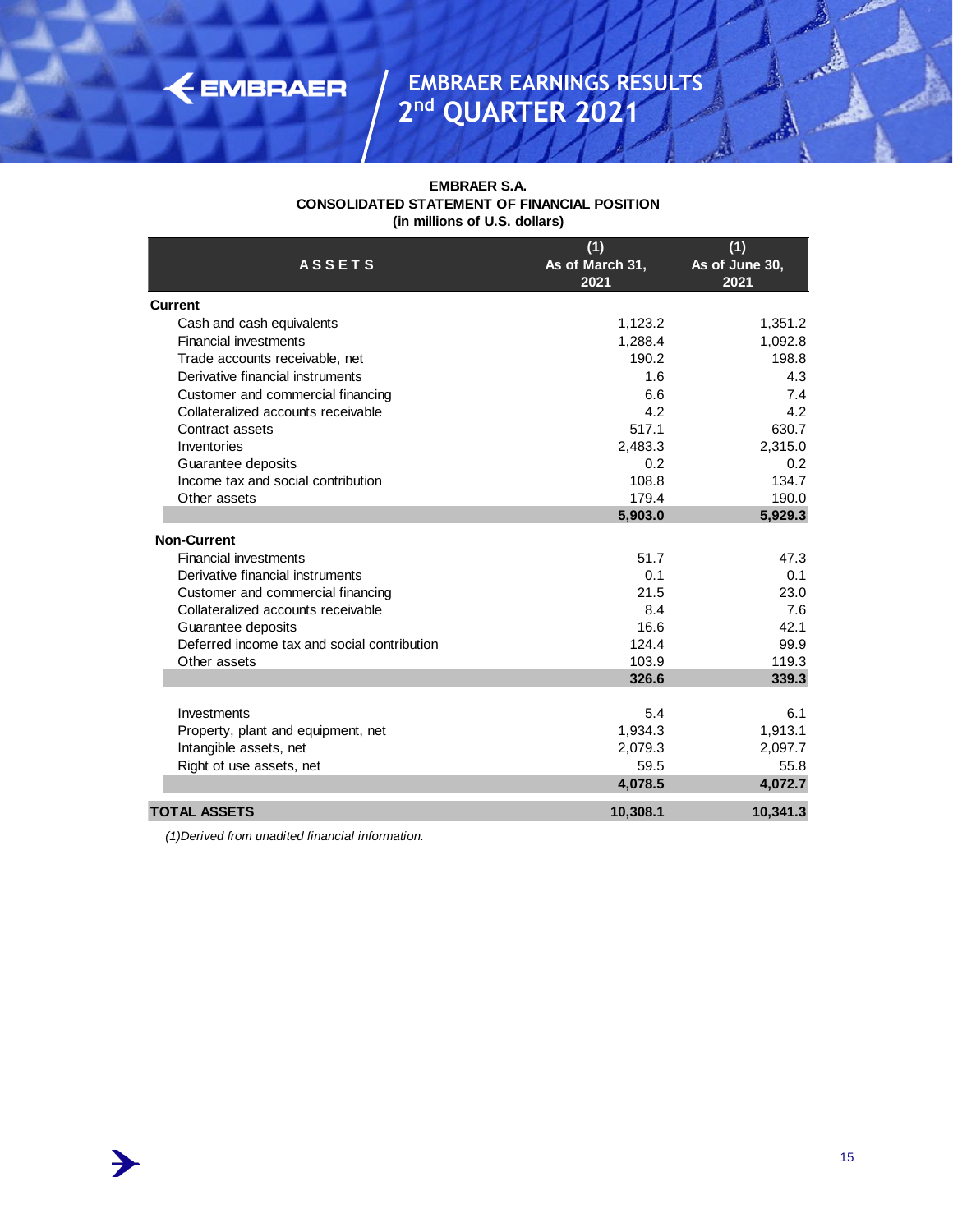| <b>EMBRAER S.A.</b>                          |
|----------------------------------------------|
| CONSOLIDATED STATEMENT OF FINANCIAL POSITION |
| (in millions of U.S. dollars)                |

| <b>LIABILITIES</b>                                | (1)<br>As of March 31,<br>2021 | (1)<br>As of June 30,<br>2021 |
|---------------------------------------------------|--------------------------------|-------------------------------|
| <b>Current</b>                                    |                                |                               |
| Trade accounts payable                            | 524.4                          | 515.4                         |
| Trade accounts payable - Supplier finance         | 15.9                           | 2.0                           |
| Lease liabilities                                 | 11.4                           | 10.8                          |
| Loans and financing                               | 357.2                          | 808.6                         |
| Recourse and non-recourse debt                    | 4.2                            | 4.2                           |
| Other payables                                    | 235.3                          | 247.6                         |
| <b>Contract liabilities</b>                       | 1,016.4                        | 991.7                         |
| Derivative financial instruments                  | 1.9                            | 2.3                           |
| Taxes and payroll charges payable                 | 60.9                           | 44.3                          |
| Income tax and social contribution                | 47.2                           | 73.5                          |
| Financial quarantee and residual value            | 38.8                           | 38.7                          |
| Dividends payable                                 | 1.0                            | 1.1                           |
| Unearned income                                   | 0.0                            | 2.5                           |
| Provision                                         | 95.6                           | 113.5                         |
|                                                   | 2,410.2                        | 2,856.2                       |
| <b>Non-current</b>                                |                                |                               |
| Lease liabilities                                 | 50.6                           | 48.2                          |
| Loans and financing                               | 4,008.3                        | 3,523.2                       |
| Recourse and non-recourse debt                    | 8.4                            | 7.6                           |
| Other payables                                    | 34.9                           | 37.3                          |
| <b>Contract liabilities</b>                       | 254.2                          | 267.5                         |
| Derivative financial instruments                  | 7.4                            | 4.7                           |
| Taxes and payroll charges payable                 | 10.8                           | 12.4                          |
| Deferred income tax and social contribution       | 488.7                          | 444.8                         |
| Financial guarantee and residual value guarantees | 78.6                           | 73.8                          |
| Unearned income                                   | 56.5                           | 67.6                          |
| Provision                                         | 105.1                          | 112.3                         |
|                                                   | 5,103.5                        | 4,599.4                       |
| <b>TOTAL LIABILITIES</b>                          | 7,513.7                        | 7,455.6                       |
| Shareholders' equity                              |                                |                               |
| Capital                                           | 1,551.6                        | 1,551.6                       |
| Treasury shares                                   | (28.2)                         | (28.2)                        |
| Revenue reserves                                  | 1,287.9                        | 1,344.3                       |
| Share-based remuneration                          | 37.4                           | 37.4                          |
| Accumulated other comprehensive loss              | (162.1)                        | (130.9)                       |
| Non-controlling interests                         | 107.8                          | 111.5                         |
| <b>Total Shareholders' equity</b>                 | 2,794.4                        | 2,885.7                       |
| TOTAL LIABILITIES AND SHAREHOLDERS' EQUITY        | 10,308.1                       | 10,341.3                      |

*(1)Derived from unadited financial information.*

EMBRAER